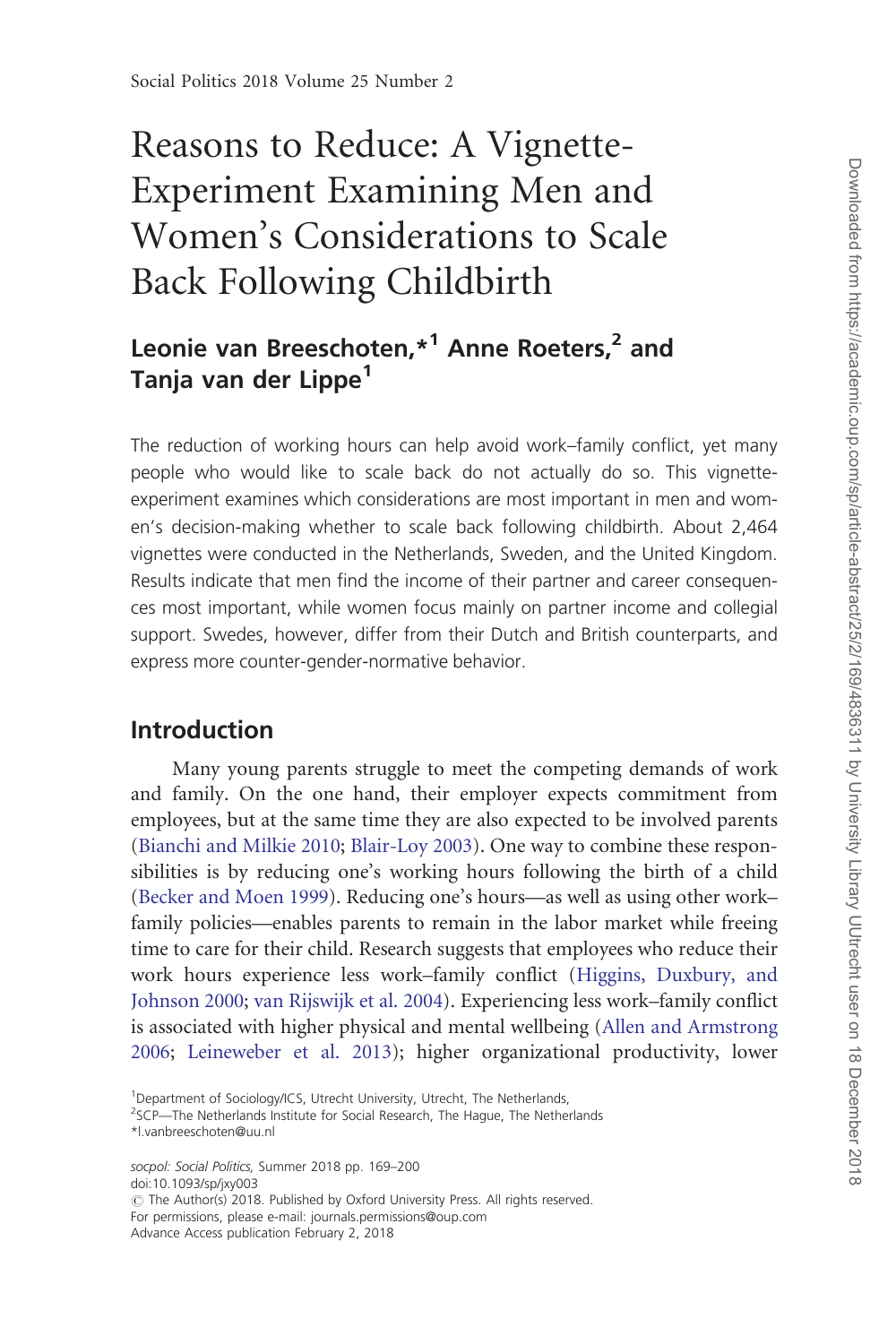absence, and lower turnover ([Carlson et al. 2011;](#page-27-0) [Kossek and Ozeki 1999\)](#page-29-0); and lower societal healthcare costs and higher fertility rates ([Castles 2003;](#page-27-0) [Higgins, Duxbury, and Johnson 2004\)](#page-28-0). Thus, reducing one's hours can be beneficial for both employees, organizations, and the state. However, it is known that a significant number of people who have the right to and would like to reduce their hours do not actually do so ([McDonald, Brown, and](#page-29-0) [Bradley 2005](#page-29-0); [Stier and Lewin-Epstein 2003](#page-30-0)). Why these people refrain from doing so remains unclear. Understanding what underlies this "provision–utilization gap" ([McDonald, Brown, and Bradley 2005](#page-29-0); [Pasamar 2015\)](#page-30-0) is important for organizations and countries wishing to promote the option to reduce one's hours; which is often done to help people reduce their work–family conflict ([Kossek and Ollier-Malaterre 2012](#page-29-0)), and to promote gender equality ([Haas and Hwang 2016;](#page-28-0) [Kossek and Ollier-Malaterre 2012;](#page-29-0) Müller, Neumann, [and Wrohlich 2016\)](#page-30-0). In this paper, we use a vignette-experiment (also known as a factorial survey design) in order to disentangle people's reasons for using—or abstaining from using—the option to reduce their working hours, and investigate which considerations are most important in men and women's decision-making whether to scale back?

Both economists and sociologists have been interested in explaining people's reduction of working hours. They have shown that reducing one's working hours can be costly in a number of ways, and that people often refrain from reducing their hours in order to avoid these costs—or reduce their hours when these costs are absent. Economic studies look mainly at the role of financial-economic factors on labor market decisions (such as the costs of formal childcare; when formal childcare is very expensive reducing work hours becomes more attractive) or at a comparative advantage between partners ([Akgunduz and Plantenga 2015](#page-26-0); [Becker 1965](#page-26-0); [Heckman 1974](#page-28-0)). Sociological theories on the utilization of work–family policies, on the other hand, often include other types of costs, such as how utilization might be costly for one's career [\(McDonald, Bradley, and Brown 2008](#page-29-0); [Perlow 1995](#page-30-0)), can have personal costs [\(Campbell, Charlesworth, and Malone 2012](#page-27-0)), or social costs ([Kirby and](#page-29-0) [Krone 2002](#page-29-0); [McDonald, Brown, and Bradley 2005](#page-29-0)). Although it is thus known that a number of economic and social considerations can be of importance to people who are deciding whether to reduce their working hours, little is known about which considerations people pay most attention to when making their decision; scaling back might be attractive in one way but costly in another. In order to gain more insight in what underlies the provision– utilization gap, research is needed that pays attention to the relative importance of these considerations. In this paper, we therefore not only include economic and social considerations but also make an important contribution to the existing literature by examining the relative importance of these considerations through the use of a vignette-experiment.

In a vignette-experiment, respondents are presented with a number of short descriptions of hypothetical situations which explicitly contain factors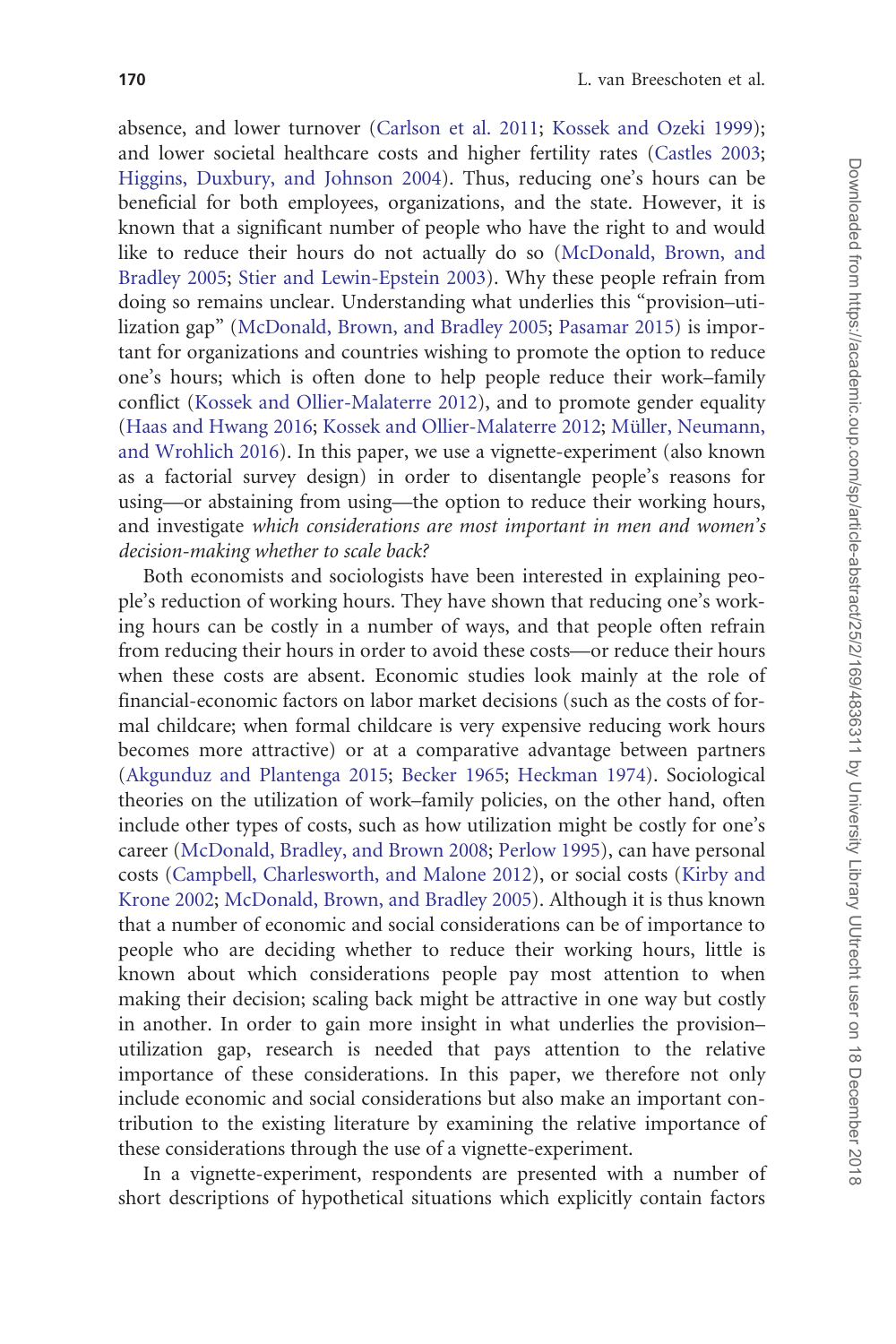that are—based on the literature—thought to be the most important aspects in the decision-making process of people. In our experiment, these factors are the economic and social considerations introduced above. These factors are systematically varied over the vignettes (e.g., in one vignette it is stated that the costs of childcare are high, and in the other that they are low), and after each vignette respondents are asked for their desired action: if they would be in this hypothetical situation, would they scale back or not? As each respondent is shown multiple vignettes in which the factors are systemically varied, it is possible to analyze the isolated effect of the individual factors, as well as their relative importance [\(Aguinis and Bradley 2014;](#page-26-0) [Alexander and Becker](#page-26-0) [1978;](#page-26-0) [Rossi and Nock 1982\)](#page-30-0). Note that vignette-experiments thus measure hypothetical behavior rather than actual behavior, though research suggests that people's responses to vignette-experiments match their actual behavior remarkably well [\(Hainmueller, Hangartner, and Yamamoto 2015\)](#page-28-0). By employing a vignette, we provide an important additional perspective to existing research. Previous research mainly relied on questionnaires to investigate people's working hours or utilization of work–family policies. This type of research is particularly well-suited for the collection of large amounts of data on easily quantifiable issues, such as weekly working hours or the utilization of policies. Questionnaires are, however, less appropriate for the investigation of complex decision-making situations, while this is precisely the strength of vignettes. Therefore, research based on questionnaires and research based on vignette-experiments complement each other.

There are three main reasons why vignette-experiments are well suited for testing complex decision-making situations. First, people are often not aware which factors enter into their own decision-making process, making it difficult (if not impossible) for them to provide an accurate answer when asked directly about their motivations in a questionnaire [\(Alexander and Becker](#page-26-0) [1978\)](#page-26-0). By using a vignette-experiment, we ensure that respondents do not need to be conscious of the considerations underlying their decision-making; instead the quasi-experimental setting enables the researchers to disentangle the considerations presented. Second, complex decision-making situations can be sensitive topics, and thus there is a risk that people may express biased, socially desirable answers. In our case, this might, for example, mean that women who do not want to scale back to care for their child will still say that they will do so, because they feel that this is expected of them. However, while the risk of social desirability is not absent from vignette-experiments, it is maintained to be smaller than in questionnaires because the theoretically relevant factors are "hidden" in the vignettes [\(Alexander and Becker 1978;](#page-26-0) [Wallander 2009\)](#page-31-0). This ensures that respondents are not fully attentive to the factors, and thus not as likely to consciously bias their reports with socially desirable answers as they would have been had they been asked directly about their judgment. Last, research based on questionnaires is often cross-sectional, and thus cannot shed light on the causal direction. In the context of people's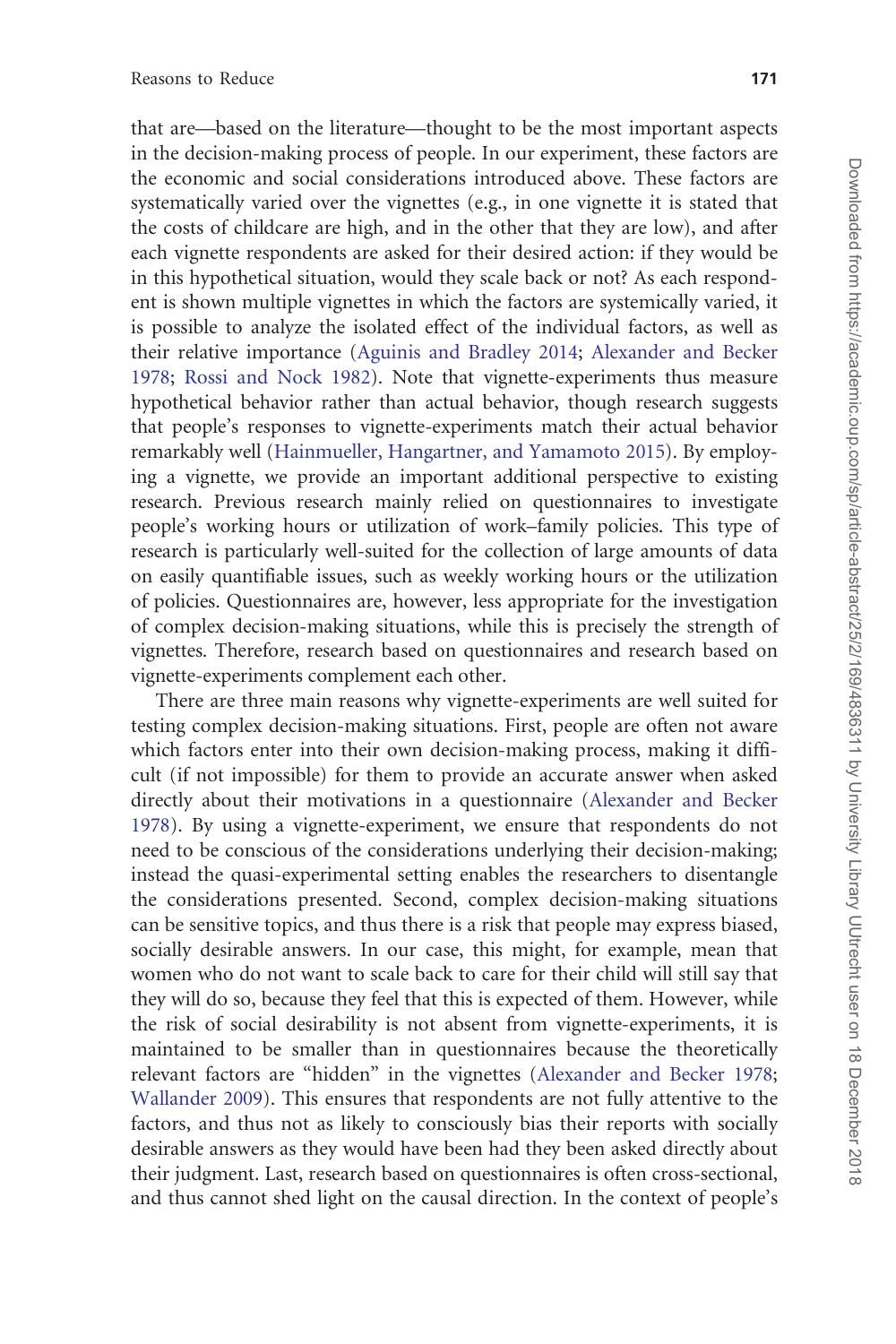decision-making to scale back it is, for example, unclear whether people do not get promoted because they work part-time, or start working part-time because they do not get promoted. Vignette-experiments are well suited for investigating causal relations as variations in working hours and other variables of theoretical interest can be exogenously determined and systematically varied ([Aguinis and Bradley 2014](#page-26-0); [Wallander 2009](#page-31-0)). According to [Kelly et al. \(2008\),](#page-29-0) the absence of studies allowing for causal inferences is one of the main lacuna in work–family research, which led them to call for more (quasi-)experimental research. In the context of work–family policies, vignette-experiments have already been employed to examine managers' decision-making, either regarding the provision of work–family policies [\(Been et al. 2017](#page-27-0)) or regarding their acceptance of utilization requests ([den Dulk and de Ruijter 2008;](#page-27-0) [Klein,](#page-29-0) [Berman, and Dickson 2000](#page-29-0)).

Most work–family research focuses exclusively on the decision-making of women ([Haas and Hwang 2016](#page-28-0)), which is unfortunate as work–family policies are increasingly offered to and used by men, and promoting male utilization is employed as a tool for increasing gender equality [\(Haas and Hwang 2016;](#page-28-0) [Kossek and Ollier-Malaterre 2012](#page-29-0); Müller, Neumann, and Wrohlich 2016). However, as gender expectations for men and women continue to differ, and male utilization of work–family policies continues to lack behind that of women (even in countries with a high level of gender equality, such as Sweden; [Haas and Hwang 2009,](#page-28-0) [2016](#page-28-0)), it is to be expected that men and women pay attention to different considerations when making their decision whether or not to reduce their hours. Therefore, we will separately investigate the relative importance of considerations for men and for women. Similarly, a lot of research focuses on the individual without considering how the cultural context might impact individual decision-making ([Ollier-Malaterre et al.](#page-30-0) [2013\)](#page-30-0). We aim to provide insight into how the decision to scale back is made differently in different contexts, by focusing on the Netherlands, Sweden, and the United Kingdom, three countries with varying working-cultures and levels of gender equality. The Netherlands is characterized by the fact that it has many policies that facilitate a more traditional division of labor between parents, with the man being the main breadwinner. Sweden, on the other hand, has many formal policies designed to support dual-earner families and gender equality. Lastly, the United Kingdom can be seen as a market-oriented country, where the government neither supports gender equality nor traditional gender roles, but leaves it up to market forces to shape gender relations ([Korpi 2000](#page-29-0); [Korpi, Ferrarini, and Englund 2013\)](#page-29-0). In each of the selected countries, part-time work is relatively common, and most employees are entitled to scale back if they would want to do so [\(Roeters and Craig 2014](#page-30-0)), which ensures it would be relatively easy for respondents to identify with the hypothetical situations presented. Data were collected as part of the European Sustainable Workforce Survey [\(van der Lippe et al. 2016\)](#page-30-0).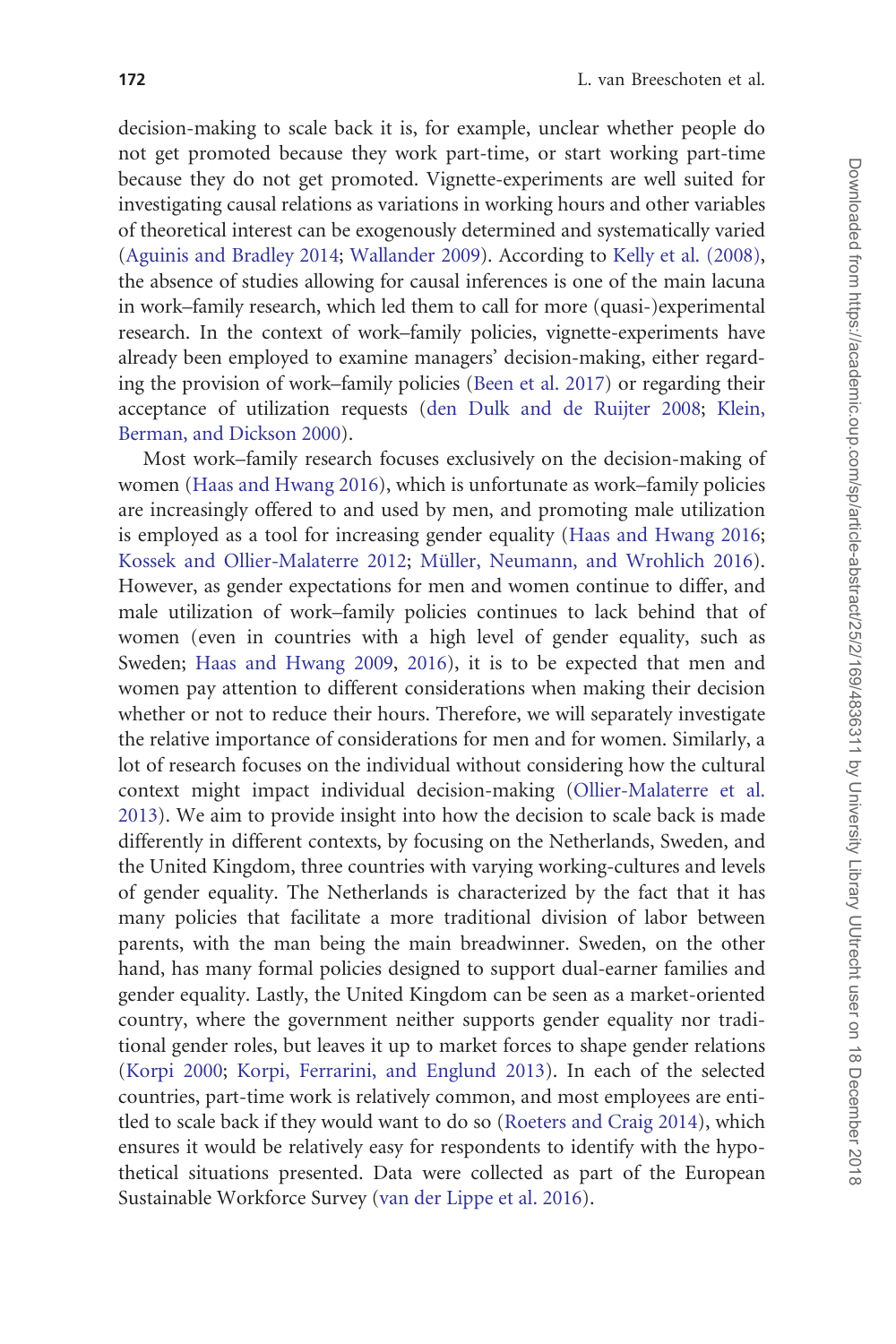# Theoretical Background

### Individual Considerations

Financial costs. According to the micro-economic theory of labor supply, people decide rationally how much time (if any) they want to spend on the labor market, depending on the potential financial gains from working ([Killingsworth 1983](#page-29-0); [Mincer 1962\)](#page-29-0). Many parents of young children who wish to work have to arrange for their children to be cared for by others during these hours, and formal childcare can be expensive. It should be noted that this does not equally apply to all parents, though, as some work alternate shifts, rely on free informal childcare by friends or relatives, or live in countries where childcare is heavily subsidized. The net-gains of working for parents are thus not only affected by their salary but also by the costs of child-care (Cloïn 2010; [Heckman 1974\)](#page-28-0). If one has a high earning potential, an extra hour of work becomes more profitable, and the opportunity costs of not working are higher. This makes it logical to want to participate more in the labor market. It follows that when the costs for childcare are low, an hour of work is more profitable, and people want to work more hours. Conversely, when the costs are high, parents are more likely to want to scale back. Empirical studies have also shown this by modeling the increase in (female) labor participation as a result of a decrease in (net) childcare costs ([Akgunduz](#page-26-0) [and Plantenga 2015\)](#page-26-0). Therefore, we expect that employees are more likely to reduce their working hours if the financial benefits of working are lower due to high costs of childcare (H1).

Career costs. Many people do not only work to earn money but also aspire to have a successful career [\(Eurofound 2012;](#page-27-0) [van der Horst 2014\)](#page-30-0). Reducing one's working hours can be costly because it harms one's promotion prospects ([McDonald, Bradley, and Brown 2008\)](#page-29-0). In many organizations in Europe and United States, a notion of an ideal worker persists which is based on the traditional male breadwinner: a highly committed, full-time worker, with limited care-giving responsibilities [\(Acker 1990](#page-26-0); [Haas and Hwang 2016](#page-28-0); [Reid 2015\)](#page-30-0). In these organizations, the amount of hours one puts into one's job are often seen as indicative of one's commitment to the organization and, relatedly, to one's ambition to advance in the organization. Consequently, employees who scale back can be perceived as not fully committed and thus less ambitious, which affects their chances of being promoted ([McDonald, Bradley, and](#page-29-0) [Brown 2008](#page-29-0); [Perlow 1995\)](#page-30-0). Empirical studies have also found that perceived negative career consequences limit the uptake of work–family policies [\(Darcy](#page-27-0) [et al. 2012;](#page-27-0) [McDonald, Bradley, and Brown 2008](#page-29-0); [Smith and Gardner 2007\)](#page-30-0). Therefore, we expect employees to be more likely to reduce their working hours if they do not perceive this to have negative career consequences (H2).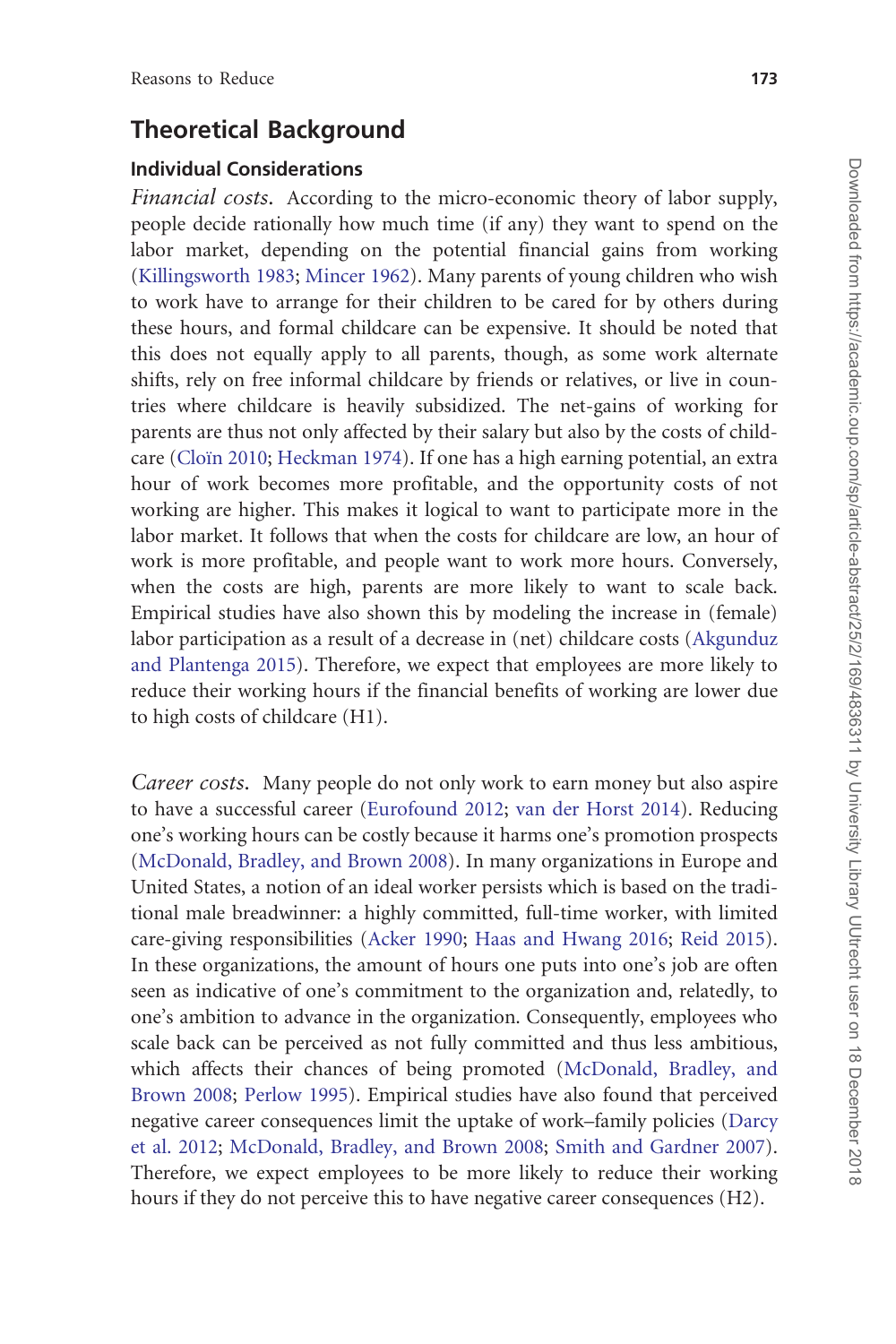Personal costs. People also engage in paid work because they find their job intrinsically rewarding: work can be interesting, challenging, meaningful, or simply enjoyable [\(Eurofound 2012;](#page-27-0) [Wilson 2006\)](#page-31-0). When one changes one's working hours the enjoyability of a job might decrease for two reasons. First, people who work fewer hours tend to be assigned less challenging, lower status tasks—even when holding the same position as their full-time counterparts because their superiors tend to assign them projects without tight deadlines, or without high-profile clients ([Campbell, Charlesworth, and Malone 2012;](#page-27-0) [McDonald, Bradley, and Brown 2009](#page-29-0)). Second, the enjoyability of the job might also decrease because only more enjoyable tasks can be cut in order to allow for a decrease in working hours, as other—less enjoyable—tasks will always continue to be required. For example, after a reduction in hours someone might still be required to attend meetings and do administration, which will cost the same amount of time as before, and thus these tasks will from then on take up a larger proportion of the job than before. We are not aware of any empirical studies examining the effect of anticipated changes in job enjoyment on the utilization of work–family policies. However, studies do show that people value their job enjoyment [\(Graves et al. 2012](#page-28-0); [Sturges 2013;](#page-30-0) [Wilson 2006\)](#page-31-0), which would suggest that they are reluctant to give this up. Therefore, we hypothesize that employees are more likely to reduce their working hours if they do not think that this will affect the enjoyability of their job (H3).

Social costs. Most people spend a lot of time with their colleagues, and wish to maintain a positive—or at least not negative—relationship with them ([Eurofound 2012\)](#page-27-0). The extent to which co-workers support their colleagues who want to use work–family policies varies. Some employees are very supportive toward their colleagues' (anticipated) use of work–family programs, either because they believe this to be important, or because they experience similar choices or work–life struggles themselves. This can consequently encourage employees to apply to use such policies [\(Kirby and Krone 2002\)](#page-29-0). Conversely, however, employees can also be resentful toward their co-workers who use work–family policies as they themselves feel excluded from enjoying these "privileges," for example because they do not have children, or have a stay-at-home spouse ([Kirby and Krone 2002](#page-29-0)). Colleagues might also be unsupportive as they have to (or fear they might have to) take on additional workload, or perform a greater share of unpleasant tasks, such as working on holidays. Their negative attitude can discourage employees from applying to reduce their working hours ([Boren and Johnson 2013](#page-27-0); [Kirby and Krone 2002;](#page-29-0) [McDonald, Bradley, and Brown 2009\)](#page-29-0). Empirical studies have shown that employees with supportive colleagues ([Waters and Bardoel 2006](#page-31-0)), or with colleagues who used work–family policies themselves ([Bygren and Duvander](#page-27-0) [2016;](#page-27-0) [Dahl, Løken, and Mogstad 2012](#page-27-0)) are more likely to use these policies.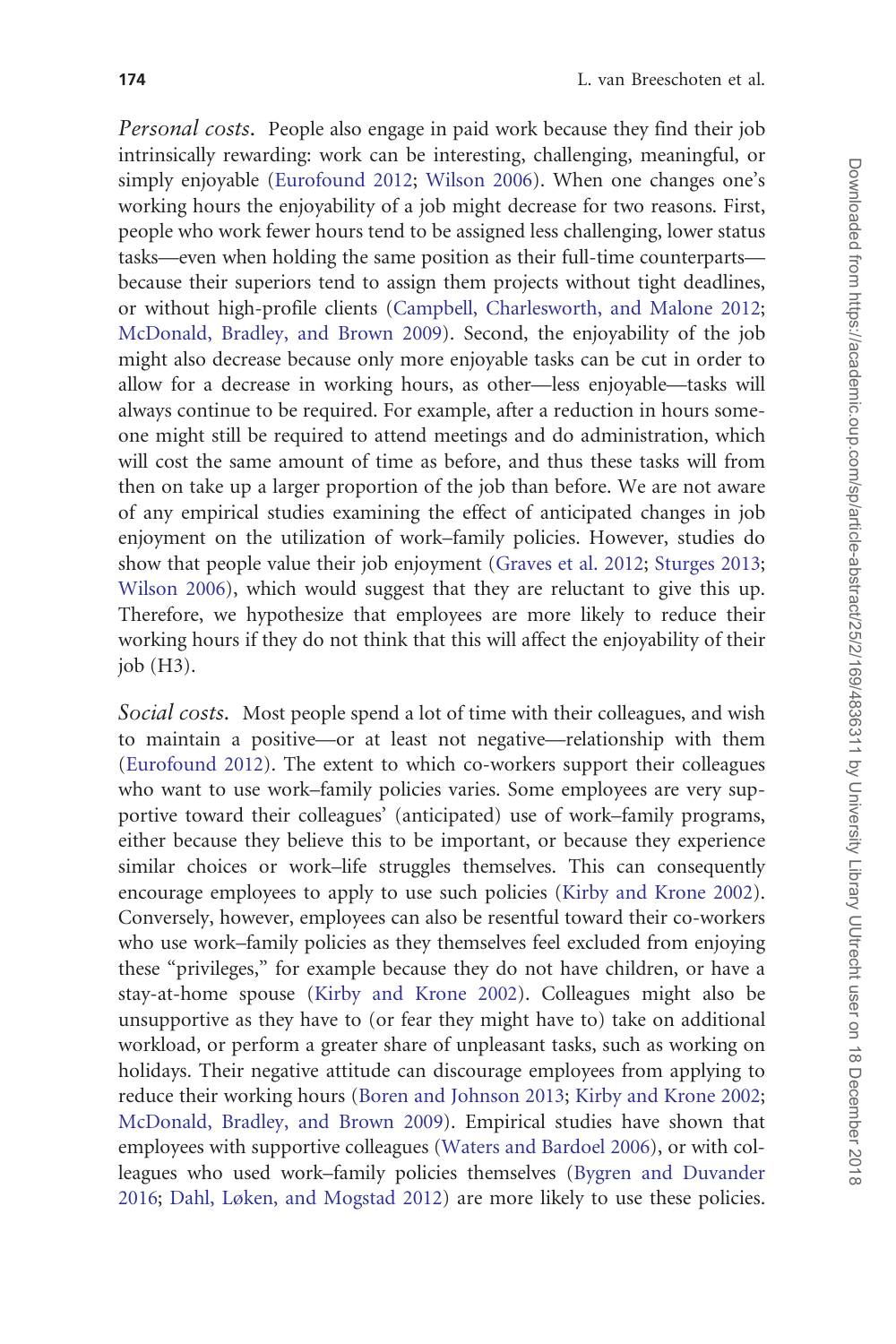This leads us to H4: employees are more likely to reduce their working hours if they experience collegial support for this.

#### Household Considerations

So far, we considered the decision to scale back as an individual decision, but work–family decisions of partners are often coordinated. Couples can opt for one, both, or neither partner to reduce their hours [\(Becker and Moen](#page-26-0) [1999\)](#page-26-0). According to Becker's New Home Economics theory (1965), specialization yields the highest household utility because both partners can capitalize on and develop their comparative advantages. The partner with the highest earnings has a comparative advantage in paid work, and thus it would be rational that he or she specializes in employment and does not scale back, whereas the partner with the lowest hourly wage will specialize in unpaid work, including childcare, and may have a smaller, part-time job on the side. Empirical evidence suggest that couples with young children indeed often specialize, and that the relative earnings of the partners influences who scales back—although gender also plays a role here ([Becker and Moen 1999;](#page-26-0) [Kanji](#page-28-0) [2013;](#page-28-0) Kühhirt 2012). For now, we still leave gender out of the equation, and hypothesize that employees are less likely to reduce their working hours if they earn more than their partner (H5), and that they are more likely to reduce their working hours if they earn less than their partner (H6).

#### Gender

Gender differences in the likelihood to reduce. It is known that women scale back more often than men [\(Becker and Moen 1999;](#page-26-0) [van Gils,](#page-30-0) [Kraaykamp, and van der Lippe 2009\)](#page-30-0). Partially, this might be explained by the process discussed earlier: women tend to earn less than their male partners (due to differential wages and a tendency for homogamy), and therefore it is more often rational for the female partner to scale back and the male partner to specialize in paid work. Simultaneously, a gender perspective suggests that another reason why women scale back more often than men is that societal expectations on the role of men and women differ, and that people tend to conform to these expectations as it is costly to violate social norms of appropriate behavior ([Akerlof and Kranton 2000;](#page-26-0) [West and Zimmerman 1987\)](#page-31-0). Although the traditional breadwinner–homemaker model is no longer dominant in Europe, it still "profoundly impacts how gender organizes societies," by continuing to persist as an ideal, where the work role still firstly lies with the husband, and the responsibility for the home and children with the wife ([Kanji and Samuel 2017\)](#page-28-0). Because scaling back is in line with gender expectations for women but not for men, we expect that women will more often choose to reduce their working hours and take up childcare responsibilities than men, even in similar circumstances (as is the case in our vignette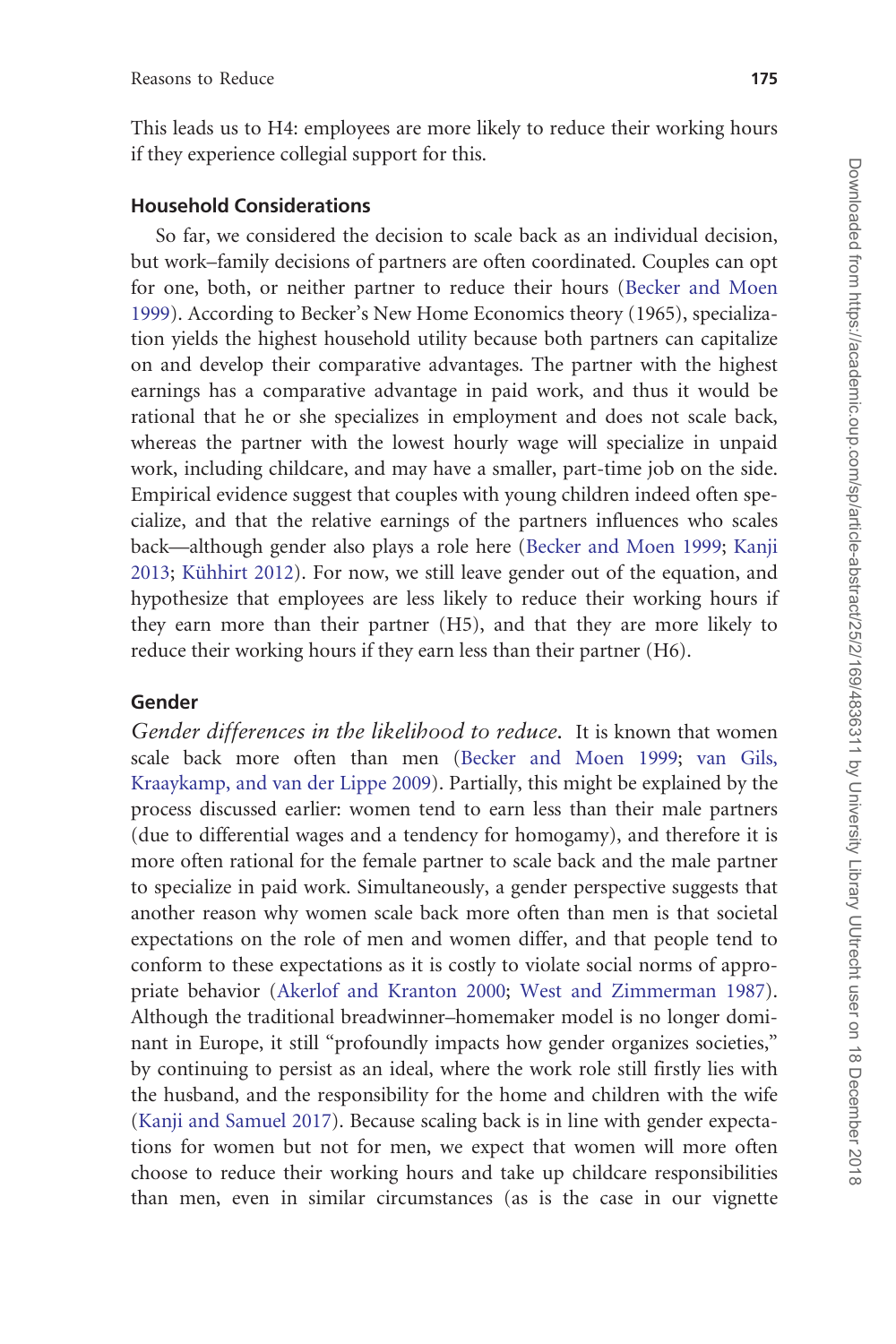experiment). Therefore, we expect that women are more likely to reduce their working hours than men (H7).

Gender differences in the relative importance of considerations. Taking this reasoning one step further, we will not only test how gender expectations influence men and women's overall willingness to scale back but also explore whether gender expectations influence which consequences associated with scaling back men and women perceive as most important. In other words, men and women might differ in which considerations they focus on most when considering whether to scale back. Building upon the reasoning set out above it can be argued that in industrialized societies career orientation is central to the male identity ([Gilmore 1990](#page-28-0)). Because men have learned that it is important for them to have a successful career, in line with "doing gender", avoiding career costs would be important in their decision-making [\(West and](#page-31-0) [Zimmerman 1987](#page-31-0)), and thus they would be reluctant to scale back when they think that this will have negative career consequences [\(van der Horst 2014](#page-30-0)).

Furthermore, because men tend to be more career oriented, they might be more reluctant to specialize in unpaid work, even when their partner earns more than they do ([Gilmore 1990;](#page-28-0) [Greenstein 2000](#page-28-0)). Women, on the other hand, continue to shoulder the main responsibility for the home, and more often have a "job" rather than a "career" ([Becker and Moen 1999](#page-26-0)). This means that in general work tends to be less central to their identity than it is for men. Therefore, it is likely that women display their feminine identity through greater importance to non-career considerations: financial costs (both the costs of childcare and the relative income of their partner), personal costs (whether it will continue to be enjoyable for them to work), and social costs (the attitudes of colleagues). Previous studies have indeed found that noncareer aspirations are valued more by women, and career aspirations more by men ([Konrad et al. 2000;](#page-29-0) [van der Horst 2014\)](#page-30-0).

#### The Country Context

Our research is conducted in the Netherlands, Sweden, and the United Kingdom. We selected these countries because in each of them part-time work is relatively common and many employees have the right to request changing their working hours, which makes it realistic for respondents to envision themselves in a situation where they might reduce their working hours. These three countries are similar in many respects, such as levels of fertility, marriage, and cohabitation ([OECD 2017b\)](#page-30-0); however, they are also very different in their working-cultures and levels of gender equality, and consequently different levels of part-time work (see [table 1](#page-8-0) for an overview of the male, female, and total prevalence of part-time work in these countries). As it can be expected that these different country contexts affect individual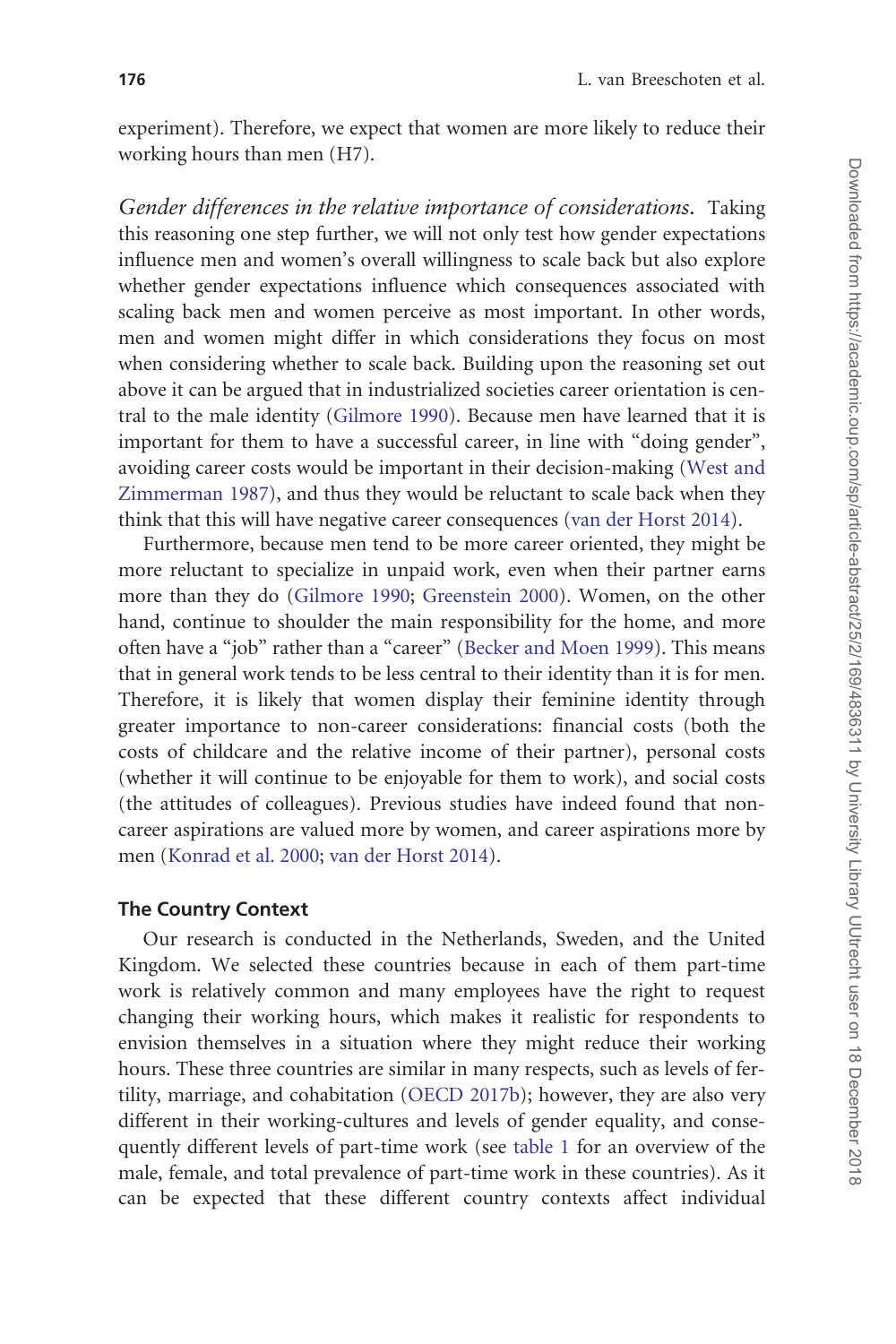| Total $(\% )$ | Men $(\% )$ | Women $(\% )$ |
|---------------|-------------|---------------|
| 49.7          | 26.2        | 76.4          |
| 23.9          | 13.0        | 35.6          |
| 25.2          | 11.3        | 40.8          |
|               |             |               |

<span id="page-8-0"></span>Table 1. People working part-time as a percentage of the employed, in the Netherlands, Sweden, and the United Kingdom (age 15–64 years), 2016

Source: [Eurostat \(2017\)](#page-28-0).

Note: Dutch respondents are considered to be working part-time if their usual working hours are <35. Respondents from Sweden and the United Kingdom are seen as part-time employees when they self-identified as doing so.

employees' decision-making regarding working hours, we will take an explorative approach to see whether reasons to reduce differ in these countries.

According to [Korpi's \(2000;](#page-29-0) [Korpi, Ferrarini, and Englund 2013\)](#page-29-0) typology of gendered policy models in modern welfare states, the three countries belong to different clusters, and carry out different policies regarding gender equality and female labor participation, with Sweden belonging to earner-carer group, the Netherlands to the traditional-family group, and the United Kingdom to market-oriented group. Sweden has many formal policies designed to support equality between the sexes, and actively supports dual-earner families, for example through high-quality, heavily subsidized public childcare. This has contributed to a high level of female labor participation, which is to a large extent fulltime or long part-time. In Sweden, all parents with children under the age of eight have the right to reduce their work hours to 75 percent of full-time. However, although gender equality is high on the agenda in Sweden, part-time work is much more prevalent among women than men, and this gender distinction is even more apparent among parents with young children. In couples with two children where the youngest child is between three and five years old, 43 percent of women and 8 percent of men work part-time [\(Evertsson et al. 2009;](#page-28-0) [Swedish Labour Force Survey 2016](#page-30-0)).

The Netherlands, on the other hand, belongs to the "traditional-family" countries, meaning that its policies to a larger extent facilitate the traditional male breadwinning family rather than gender equality [\(Korpi 2000;](#page-29-0) [Korpi,](#page-29-0) [Ferrarini, and Englund 2013\)](#page-29-0). Paternity leave, for example, is very limited, and there is no heavily subsidized public childcare. In the Netherlands, a "one-and-a-half earners model" has become dominant [\(Visser 2002\)](#page-31-0), and it is almost natural for women to work part-time. The gap between male and female working hours is largest among men and women with live-in children and a partner: in 2015 women in this category worked an average of twentyfour to twenty-six hours a week, while their male counterparts worked approximately forty hours a week [\(Portegijs and van den Brakel 2016\)](#page-30-0).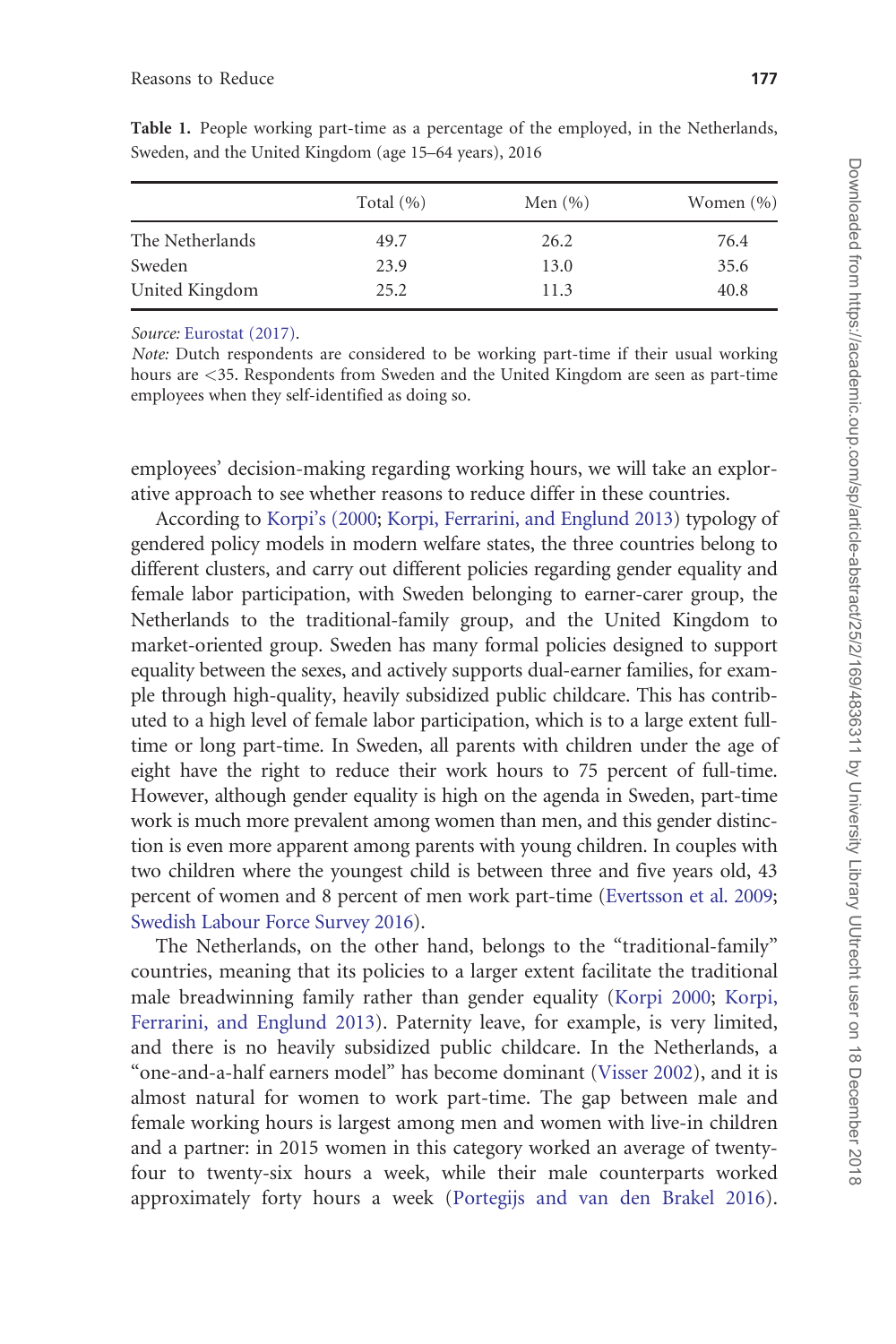Part-time work in the Netherlands is well regulated and protected, due to "what is probably the most comprehensive state effort to increase high quality part-time work" [\(Gornick and Meyers 2003,](#page-28-0) 165), which includes the right of most Dutch employees—not only parents—to request a decrease (or increase) in their working hours (although there are a few exceptions) [\(den Dulk 2016\).](#page-27-0) Although it is especially common for Dutch women to work part-time, parttime work among Dutch men is compared to other EU member states also relatively high, though much lower than among women [\(Eurostat 2017\)](#page-28-0).

The United Kingdom, on the other hand, belongs to the group of marketoriented countries, meaning that the government neither actively supports gender equality, nor supports traditional gender roles, but instead leaves it up to market forces to shape gender relations [\(Korpi 2000](#page-29-0); [Korpi, Ferrarini, and](#page-29-0) [Englund 2013\)](#page-29-0). This orientation on the free market means, for example, that the level of protection for (intended) part-time employees is much lower than in the Netherlands and Sweden, and the quality of part-time jobs is generally lower than that of full-time jobs. This should be understood as an institutional impediment to scaling back: switching to working part-time means for many people in the United Kingdom that they have to sacrifice job quality, and thus scaling back will not be an attractive option for many ambitious employees. Another important factor is that childcare in the United Kingdom is very expensive, which means that "for too many families it simply does not pay to work" ([Rutter 2015](#page-30-0)). In addition, in the United Kingdom, part-time work is mainly a women's issue, and mothers in particular often work part-time: 58 percent of mothers with a child of preschool age do so [\(Cory and Stirling](#page-27-0) [2016\)](#page-27-0). In the United Kingdom, all employees who have been with their employer for over twenty-six weeks can request a reduction of working hours, however, there are more "opt out" possibilities for employers in the United Kingdom than in Sweden or the Netherlands, including, for example, the burden of additional costs, inability to recruit additional staff, or a detrimental impact on the quality of service [\(EurWORK 2014](#page-28-0)). While part-time work in the United Kingdom is relatively prevalent, comparable with Sweden, it should be noted that involuntary part-time work is more common in the United Kingdom than in the other two countries ([OECD 2017a](#page-30-0)).

#### Method

#### Sample

To test our hypotheses, we use data from the European Sustainable Workforce Survey ([van der Lippe et al. 2016\)](#page-30-0) that were collected in 2015/ 2016. In addition to the vignette-experiment, this dataset includes multilevel organization data based on questionnaires filled out by employees, their managers, and the HR-managers. Linking the vignettes to an organizational survey was done so we could link the data obtained through the vignettes to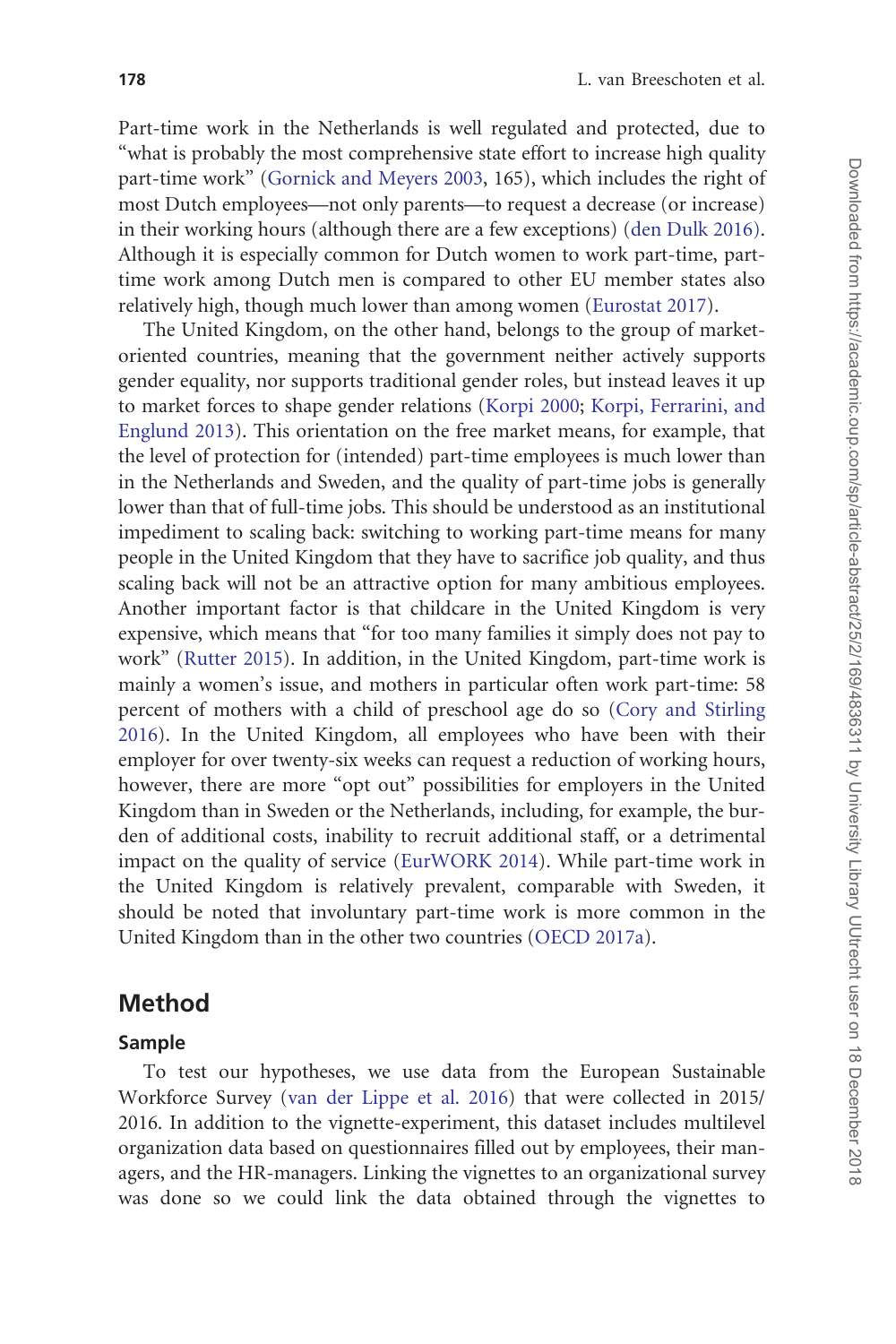respondent- and organization-level data obtained from the questionnaire. Organizations were sampled based on their representation of three different sizes (1–99 employees; 100–249; 250 or bigger) and six different sectors (manufacturing, health care, higher education, transportation, financial services, and telecommunication), using a combination of stratified random sampling (through national business lists) and personal connections. Thus, in all three countries employees belonged to the same six sectors. Initially, participation of the organizations was solicited, and after they agreed to participate employees were contacted at work and requested to fill out the survey, either online or on paper. After employees completed the questionnaire they were asked if they wanted to participate in the vignette study ("an interesting thoughtexperiment"), which followed immediately after. Only respondents who were younger than forty were invited to participate in the vignette, as we wanted it to be a realistic option for respondents that they might be expecting a child.

One of the main advantages of vignette-experiments is that they permit general conclusions about causal mechanisms using nonrandom samples, as long as certain criteria for internal and external validity are met [\(Auspurg and](#page-26-0) [Hinz 2015\)](#page-26-0). Internal validity is ensured by administering the vignettes at random and having each vignette rated by numerous respondents. External validity is less straightforward, but relies on the theoretical question whether the causal mechanism holds for all people, or only for a selective subgroup. For testing causal mechanisms that are considered universal a homogeneous convenience sample is deemed sufficient to generalize to the entire population (which is why student samples are often used in (vignette-)experiments). However, if one assumes that such a causal mechanism functions differently for separate sub-groups, one cannot automatically generalize results from a non-representative subsample to the entire population. As we assumed that the mechanism we were trying to test would only apply to a certain subgroup—namely employed individuals of childbearing age—we only administered the experiment to respondents belonging to this group. This is also the reason why we used separate samples of men and women; we worked from the assumption (based in theory) that the mechanism would function differently for men and women.

The response rate was 61.4 percent for the questionnaire, and 57.2 percent for the vignettes, leading to a total of 743 respondents. From the initial sample of 743, we excluded subjects who had not completed all the vignettes, as this would prevent us from analyzing the within-subject variation resulting from the vignette-factors ( $n = 102$ , 14 percent). We also excluded respondents who were over forty but filled in the paper vignettes anyway ( $n = 22$ , 3 percent), or who had missing values on any of the independent or control variables, which was only the case for their working hours ( $n = 3, < 1$  percent). The final sample consisted of 616 respondents, and as each respondent filled in four vignettes we had a total of 2,464 vignettes. As the vignette, not the respondent, is the unit of analysis,  $N = 2,464$  (Atzmüller and Steiner 2010; [Wallander 2009\)](#page-31-0).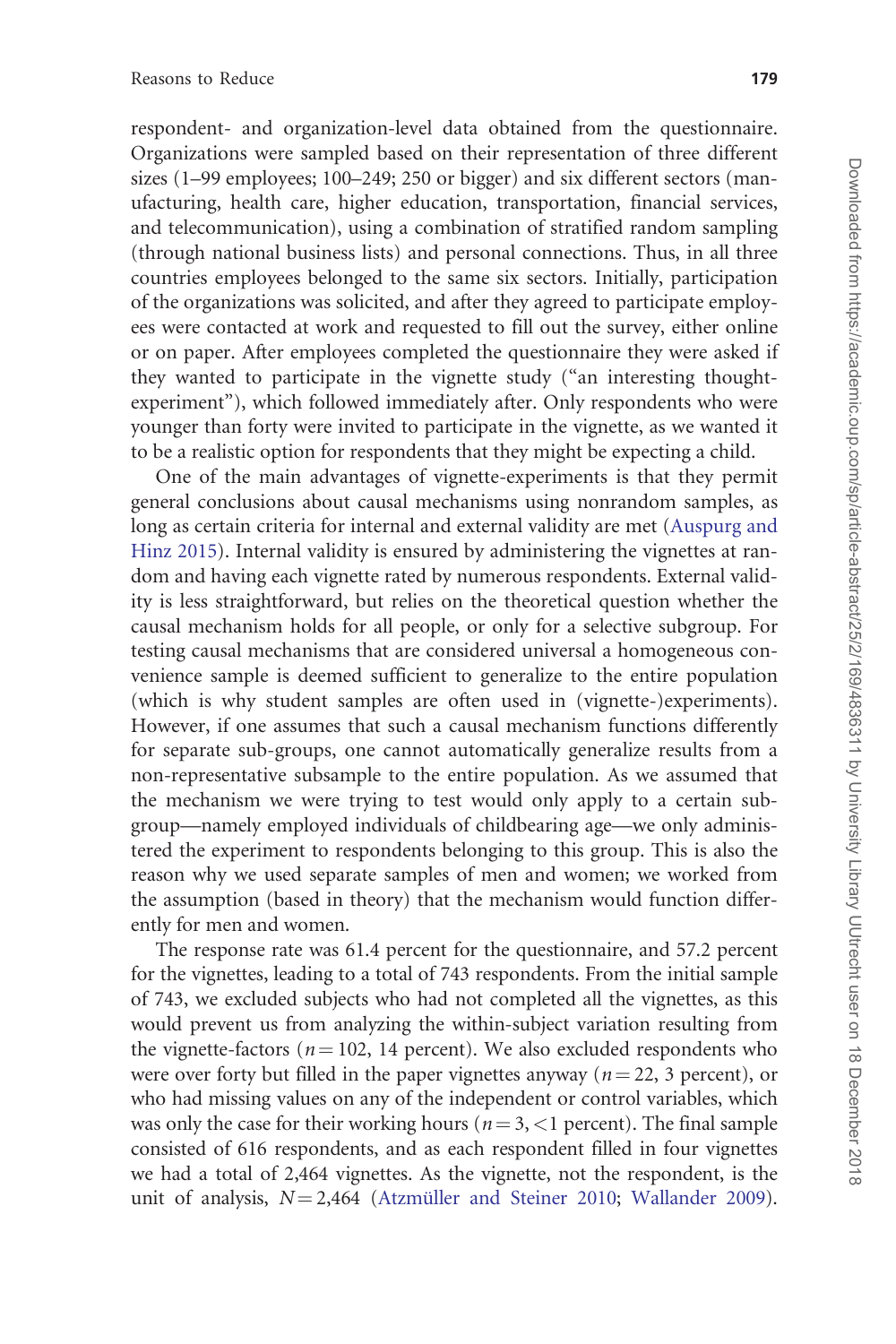Considering the simplicity of our vignette-experiment, with a relatively small number of variables of interest, this is a rather large sample [\(Ganong and](#page-28-0) [Coleman 2006](#page-28-0)).

#### The Vignette

Before respondents were presented with the actual vignettes, they were shown a short introduction. It was explained to them that they would be shown four "hypothetical scenarios" relating to a situation in which they and a partner were "expecting a(nother) child" (whether the respondent had children was added as a control variable). Respondents were asked to imagine the following to happen to them in their current job, and to express if and how much they would like to reduce their working hours in that situation. It was also specified that the situations referred to "you and your partner," and asked respondents without a partner to answer the questions according to how they would respond if they were to have a partner.

In relation to the hypotheses set out above, our vignette included the independent variables childcare costs, career consequences, enjoyment, collegial support, and partner income, which each had two or three manipulations that varied systematically between the vignettes. Childcare costs reflected the costs of childcare in relation to one's income ( $0 = much$  lower,  $1 = about$  the same). Career consequences told people whether working fewer hours would affect their promotion prospects (0 = less likely to be promoted, 1 = chances will not be affected). The variable enjoyment told people whether working fewer hours would affect the enjoyability of their job  $(0 = you will have to give up some$ tasks you really enjoy,  $1 =$  you will continue to do the same type of tasks, and your work will remain as enjoyable as it is now). Furthermore, collegial support indicated whether colleagues would *disapprove*  $(= 0)$ , or *approve*  $(= 1)$  when they would reduce their working hours. Lastly, partner income told people how much their partner earned in relation to themselves  $(1 = less, 2 = about$ the same,  $3 = more$ ), which was recoded into two dummies. After each vignette respondents were asked: "In this situation, would you reduce your contract to work fewer hours per week?" ( $0 = no$ ,  $1 = yes$ ), this was used as our dependent variable. [Figure 1](#page-12-0) shows an example of a vignette.

#### Respondent Characteristics

In addition to the manipulated vignette-factors, we included a number of respondent-level characteristics. In line with our different expectations based on gender and country, we included the sex of the respondent  $(0 = female,$  $1 = male$ ), and the country of residence ( $1 = the Netherlands$ ,  $2 = Sweden$ ,  $3 = United Kingdom$ ). Moreover, we included a number of control variables, namely age (16–39 years), whether the respondent lived with a partner  $(0 = n_0, 1 = yes)$ , and whether the respondent had minor children  $(0 = n_0, 1)$  $1 = yes$ ). We also included the respondent's current working hours (5–70), as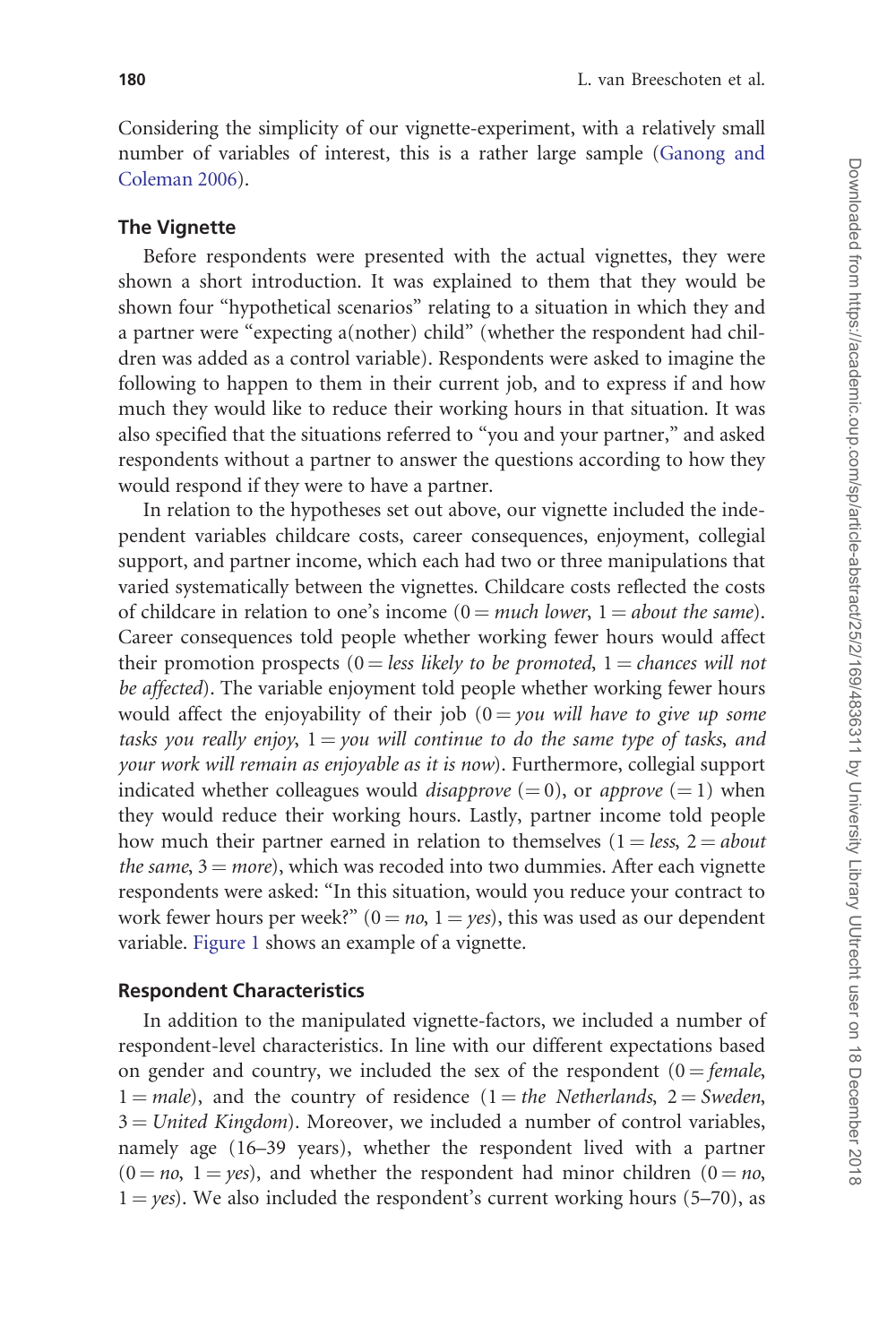<span id="page-12-0"></span>You and your partner are expecting a child and you are considering whether one or both of you should reduce your working hours. Assume that you could afford to lose some income. Furthermore, assume that there are no family members or friends available to help you with childcare.

- Your partner earns less than you do.
- The hourly rate charged for childcare is much lower than your hourly wage.

If you reduce your working hours:

- Most of your colleagues would disapprove.
- You will be less likely to get a promotion.
- You will have to give up some tasks you really enjoy.

Figure 1. Example of a vignette.

we assumed that respondents who already worked fewer hours would be less likely to want to reduce even more.

#### Analytic Strategy

Unlike regular regression models, in a vignette experiment the vignette is seen as the level of analysis, not the respondent. As four vignettes are shown to each respondent the vignettes are nested within the respondents, which makes a multilevel analysis appropriate (Atzmüller and Steiner 2010). We first ran an empty model in order to calculate the intraclass correlation coefficient to determine how much variance is explained by each level (the vignette and the respondent level). Subsequently, we applied a multilevel logistic regression model to test our hypotheses. Analyses were conducted for all respondents together, as well as separately for men and women, and for men and women per country, in order to see whether the different subgroups focus on different considerations. Results are presented as average marginal effects rather than the estimated coefficients, because these are easier to interpret, especially for logistic regression ([Jann 2013;](#page-28-0) [Mood](#page-29-0) [2010\)](#page-29-0). The average marginal effects express how the probability of the dependent variable being 1 (i.e., people want to reduce) changes as the independent variables change from 0 to 1 for binary variables, or for a one unit increase for continuous variables, holding the other variables constant. In other words, if, for example, collegial support has an average marginal effect of 0.1, this means that when people were shown the vignette that indicated that their colleagues would approve of them scaling back, they were 10 percentage points more likely to want to reduce their hours than if they saw vignettes which stated that their colleagues would disapprove, keeping everything else constant. In addition, the average marginal effects will also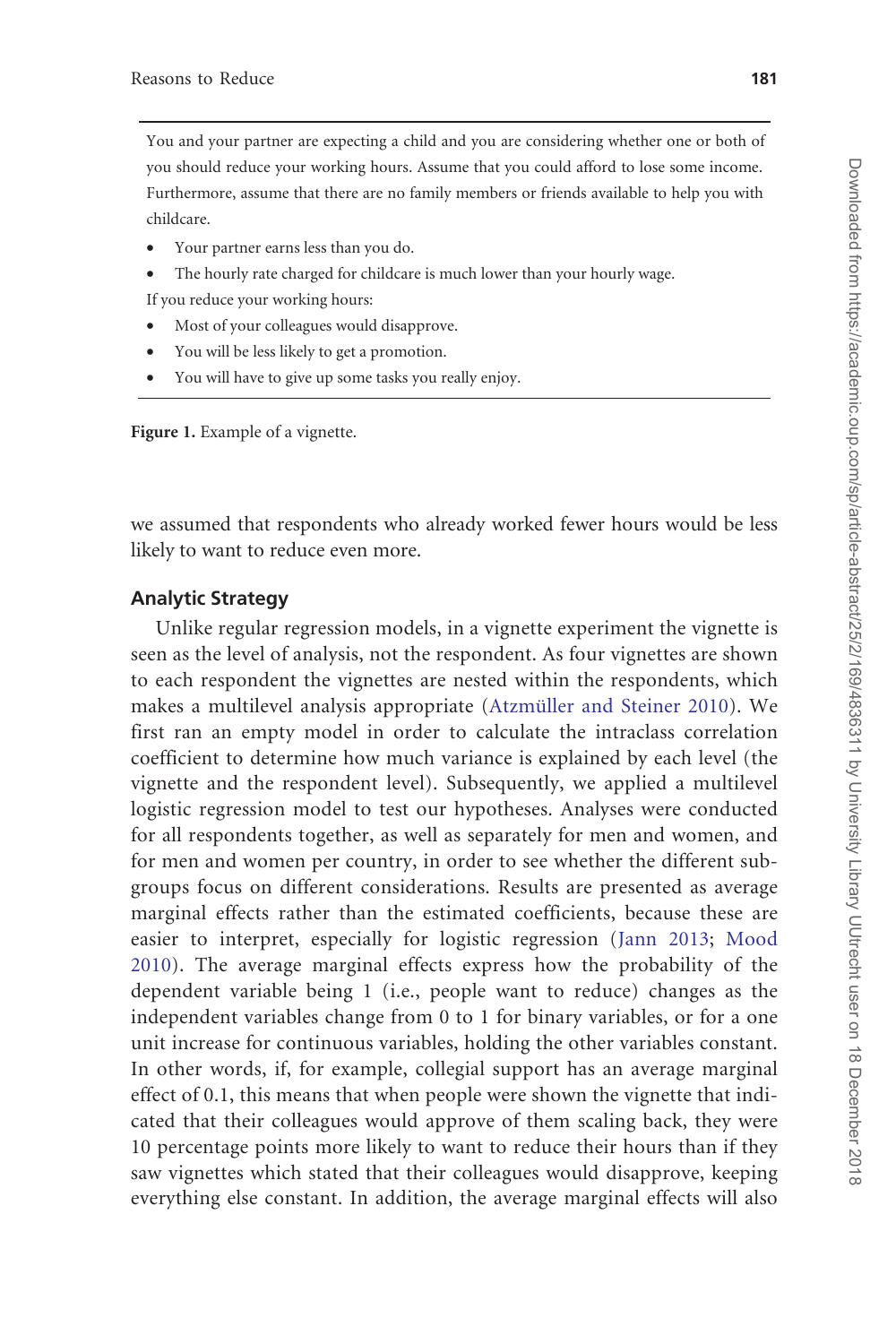|                            | Total                                                                                 | Men    |        |        | Women |       |       |       |       |
|----------------------------|---------------------------------------------------------------------------------------|--------|--------|--------|-------|-------|-------|-------|-------|
|                            | $(N=616)$ $(n=303)$ $(n=167)$ $(n=69)$ $(n=67)$ $(n=313)$ $(n=177)$ $(n=65)$ $(n=71)$ | Total  | NL     | SW     | UK    | Total | NL    | SW    | UK    |
| Respondent characteristics |                                                                                       |        |        |        |       |       |       |       |       |
| Male                       | 0.49                                                                                  |        |        |        |       |       |       |       |       |
| Age                        | 31(5)                                                                                 | 31(5)  | 31(5)  | 33(5)  | 29(5) | 31(5) | 31(5) | 32(5) | 29(5) |
| Partner                    | 0.70                                                                                  | 0.72   | 0.68   | 0.86   | 0.67  | 0.68  | 0.71  | 0.71  | 0.58  |
| Child (ren)                | 0.40                                                                                  | 0.39   | 0.35   | 0.55   | 0.33  | 0.42  | 0.46  | 0.51  | 0.24  |
| Working hours              | 39(9)                                                                                 | 41 (8) | 41 (9) | 41 (7) | 40(9) | 37(8) | 34(9) | 40(5) | 39(7) |
| Country (NL)               | 0.56                                                                                  | 0.55   |        |        |       | 0.57  |       |       |       |
| Sweden                     | 0.22                                                                                  | 0.23   |        |        |       | 0.21  |       |       |       |
| UK                         | 0.22                                                                                  | 0.22   |        |        |       | 0.23  |       |       |       |
| Dependent variable         |                                                                                       |        |        |        |       |       |       |       |       |
| Would                      | 0.59                                                                                  | 0.53   | 0.53   | 0.62   | 0.46  | 0.64  | 0.64  | 0.62  | 0.67  |
| reduce hours               |                                                                                       |        |        |        |       |       |       |       |       |

<span id="page-13-0"></span>Table 2. Descriptive statistics (SD)

be presented in a plot to visualize the relative sizes of the effects, and thereby aid the interpretation of the relative importance of the factors.

#### Results

#### Descriptive Statistics

Descriptive statistics are presented in table 2. Our sample contained about the same number of men and women, and over half (56 percent) of the respondents were Dutch, while 22 percent were Swedish and 22 percent British. The average age of our respondents was thirty-one, 70 percent lived with a partner and 40 percent had minor children. Moreover, on average people worked 39 hours per week, though Dutch women in particular have a much lower average (34 hours) than the other groups (39–41). When responding to the vignettes, respondents indicated 59 percent of the time that they would want to reduce their working hours in the situation presented in the vignette. Women did so more often than men: 64 percent of the time as opposed to 53 percent.

#### Hypotheses Testing

[Table 3](#page-14-0) shows the average marginal effects predicting the desired reduction of working hours for all respondents and by gender. Based on the empty model (not shown here), we calculated the intraclass correlation coefficient, which is 0.21 for the vignette level and 0.79 for the respondent level. Thus, the factors specified on the vignette account for 21 percent of people's decisionmaking, while differences between people account for the remaining 79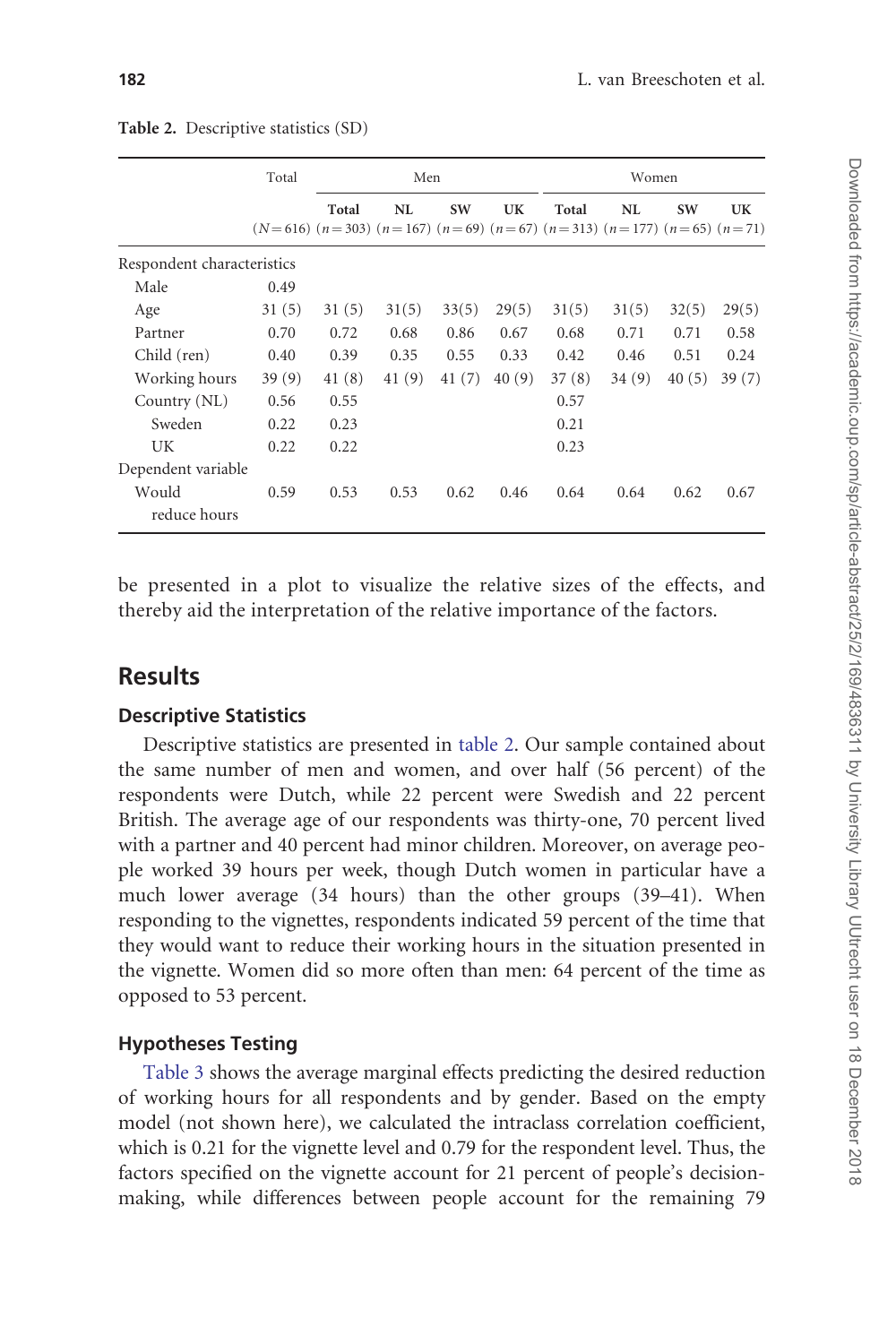|                               | Total<br>(N: 2,464) | Men<br>(n: 1, 212) | Women<br>(n: 1,252) |
|-------------------------------|---------------------|--------------------|---------------------|
| Vignette characteristics      |                     |                    |                     |
| Childcare costs close to      | $0.074***$          | 0.049              | $0.091***$          |
| hourly wage (vs. lower)       | (0.020)             | (0.033)            | (0.024)             |
| No career consequences        | $0.088***$          | $0.165***$         | 0.025               |
| (vs. likely consequences)     | (0.020)             | (0.034)            | (0.023)             |
| No change in enjoyment        | $0.052*$            | $0.100**$          | 0.019               |
| (vs. loss of enjoyable tasks) | (0.022)             | (0.037)            | (0.025)             |
| High collegial support        | $0.112***$          | $0.083*$           | $0.137***$          |
| (vs. no support)              | (0.022)             | (0.037)            | (0.027)             |
| Partner earns (ref. same)     |                     |                    |                     |
| Less                          | $-0.225***$         | $-0.206***$        | $-0.218***$         |
|                               | (0.031)             | (0.051)            | (0.038)             |
| More                          | $0.122***$          | $0.211***$         | $0.059*$            |
|                               | (0.025)             | (0.045)            | (0.029)             |
| Respondent characteristics    |                     |                    |                     |
| Male                          | $-0.259***$         |                    |                     |
|                               | (0.045)             |                    |                     |
| Age                           | 0.007               | 0.007              | 0.008               |
|                               | (0.005)             | (0.009)            | (0.006)             |
| Partner                       | 0.087               | $-0.127$           | $0.166**$           |
|                               | (0.054)             | (0.095)            | (0.057)             |
| Child(ren)                    | $-0.302***$         | $-0.077$           | $-0.386***$         |
|                               | (0.060)             | (0.099)            | (0.077)             |
| Current working hours         | $0.015***$          | $0.012**$          | $0.016***$          |
|                               | (0.003)             | (0.004)            | (0.003)             |
| Country (ref. NL)             |                     |                    |                     |
| Sweden                        | 0.044               | $0.236**$          | $-0.128$            |
|                               | (0.056)             | (0.089)            | (0.073)             |
| UK                            | $-0.110$            | $-0.157$           | $-0.117$            |
|                               | (0.060)             | (0.108)            | (0.068)             |

<span id="page-14-0"></span>Table 3. Average marginal effects predicting the desired reduction of working hours, for all respondents and by gender (SE)

Note. Average marginal effects  $(dy/dx)$  were calculated as the discrete change from the base level.

 $*_{p}$  < 0.05,  $*_{p}$  < 0.01,  $*_{p}$  < 0.001.

percent of the variance. Looking at the total sample, we found support for all hypotheses: employees were more likely to want to reduce their working hours if the costs of childcare are high compared to their wage (H1), they do not expect this to have negative career consequences (H2), they do not think that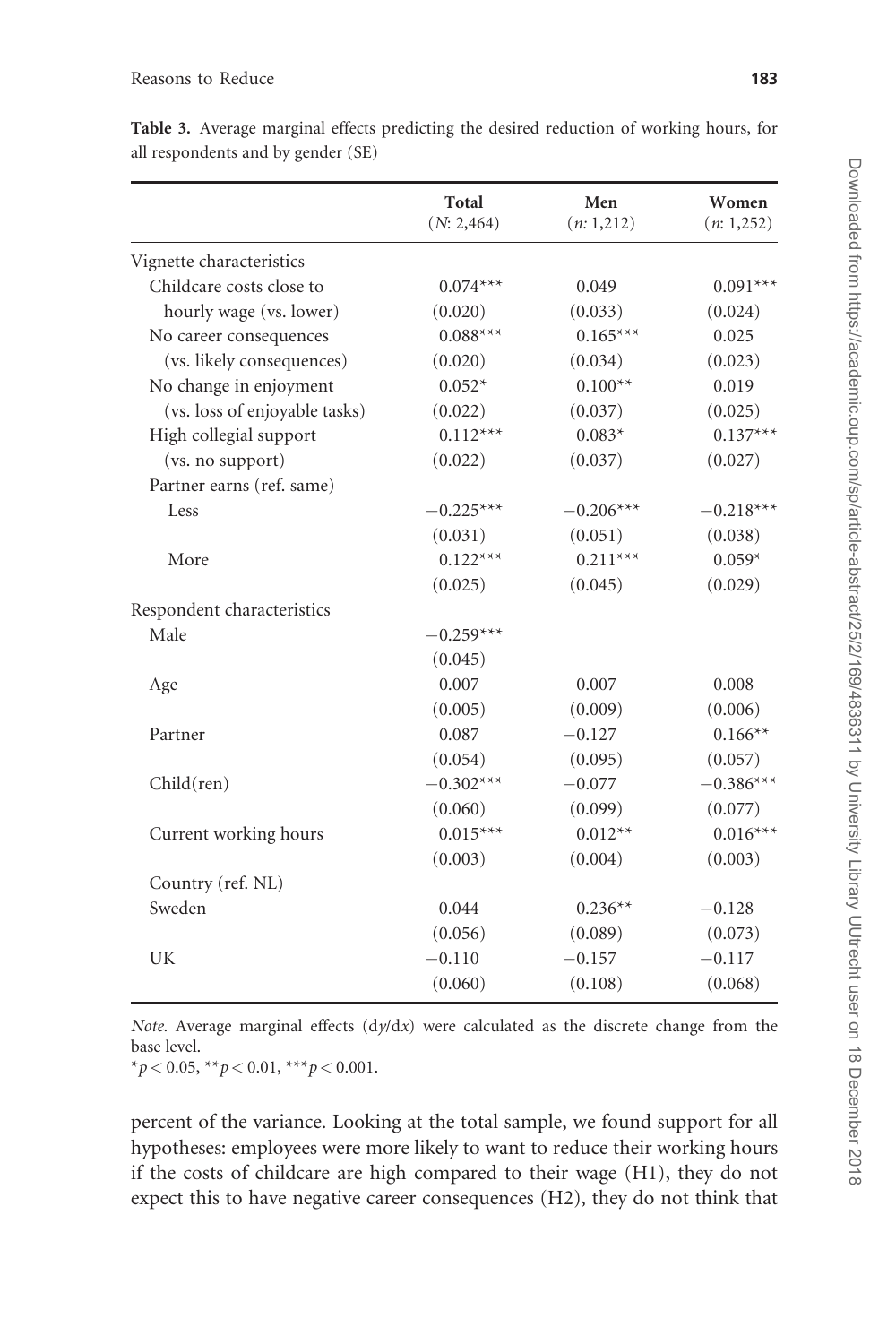this will affect the enjoyability of their job (H3), they experience collegial support for this (H4), and when they earn less than their partner (H6). Employees were less likely to reduce their hours when they earn more than their partner (H5). Moreover, women were more likely to reduce their hours than men (H7). The predictive probability of wanting to reduce is 54 percent for men and 80 percent for women (the predictive probabilities of all factors can be found in [table A1\)](#page-8-0).

#### Relative Importance for Men and Women

To see which considerations are most important in men and women's decision-making, we turn to the size of the average marginal effects. Figure 2 shows a plot of the average marginal effects presented in [table 3](#page-14-0) to visualize the differences in effect-sizes. For men, we found a significant effect of all factors except childcare costs. The most important factors in the decisionmaking of men are the relative income of their partner and career consequences. When men earn less than their partner they are 21 percentage points less likely to want to reduce their working hours than when they earn about the same, and when they earn more compared to the same their likelihood increases with 21 percentage points. Similarly, expecting no career consequences makes men 17 percentage points more likely to want to reduce than when they do expect career consequences. Turning to women, we find no



Figure 2. Plotted average marginal effects predicting the desired reduction of working hours, for all respondents and by gender.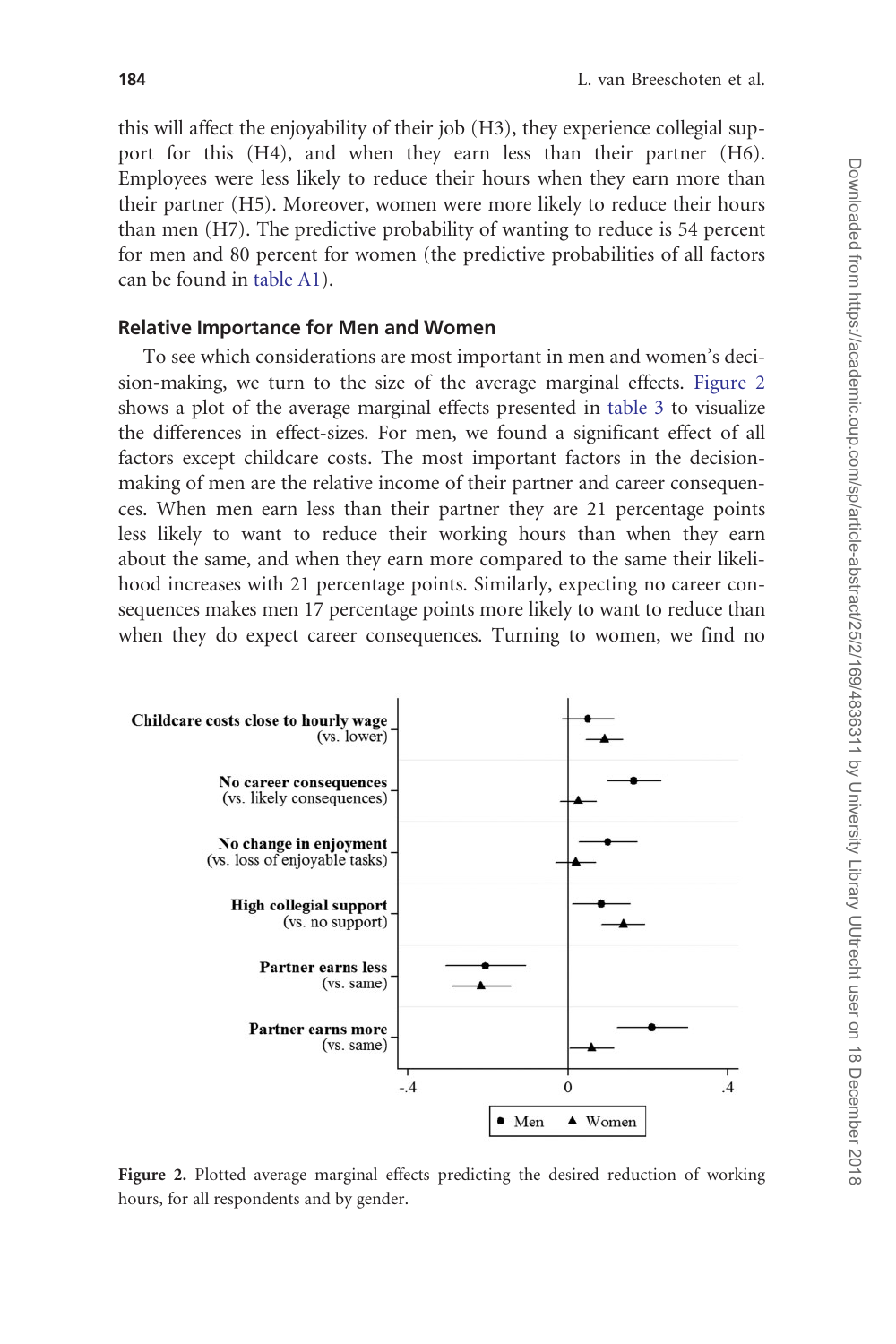significant effect of career consequences and enjoyment. In addition, for women, their partner's income is the most important factor: the likelihood that a woman will reduce her hours reduces by 22 percentage points when her partner earns less compared to when he earns the same. However, when her partner earns more than she does, the likelihood that she will reduce her hours is only 6 percentage points higher than when he earns the same (discussed below). The second most important factor in women's decision-making is collegial support. When women experience collegial support their probability of reducing becomes 14 percentage points larger. Lastly, when the costs of childcare are close to one's hourly wage, women become 9 percentage points more likely to reduce than when the costs of childcare are lower.

It stands out that when their partner earns more, women only become 6 percentage points more likely to reduce their hours, while for men this increases by 21 percentage points. When we look at the absolute predictive probabilities [\(table A1\)](#page-8-0) we see that this is because women are already more likely to want to reduce their hours than men. When a woman earns the same as her partner her probability of wanting to reduce is 77 percent, while for men in this situation this is 60 percent. When a woman earns less than her partner her likelihood of reducing increases by "only" 6 percentage points compared to 83 percent, but this is still higher than it is for men, who increase by 21 percentage points to a predictive probability of 81 percent.

#### Country Differences

In addition, we conducted further analyses to explore the differences between men and women in the different countries, the results of which can be found in [table 4](#page-17-0) and plotted in [figure 3](#page-18-0). We see that for almost all groups the income of the partner was the most important factor, but we see some important differences between the groups. For Dutch and British men, the probability of reducing increases strongly when their partner earns more (in both cases by 20 percentage points), and decreases strongly when their partner earns less (NL: 20; UK: 30 percentage points). However, while Swedish men become 16 percentage points more likely to reduce when their partner earns more, no significant decline is found when their partner earns less. Turning to women, we see that partner income has no significant effect for Swedes. For both Dutch and British women, the likelihood of reducing decreases when their partner earns less (NL: 17 percentage points; UK: 29 percentage points), but while Dutch women become more likely to reduce their hours when their partner earns more (10 percentage points), for British women no significant difference is found. Again we turned to the predictive probabilities [\(table A2](#page-13-0)) to shed more light on the aspects that stand out. We see that in the situation where the partner earns the same, Dutch and British men are much less likely to reduce their hours (NL: 60 percent; UK: 47 percent) than their female counterparts (NL: 71 percent; UK: 82 percent), and while men's likelihood to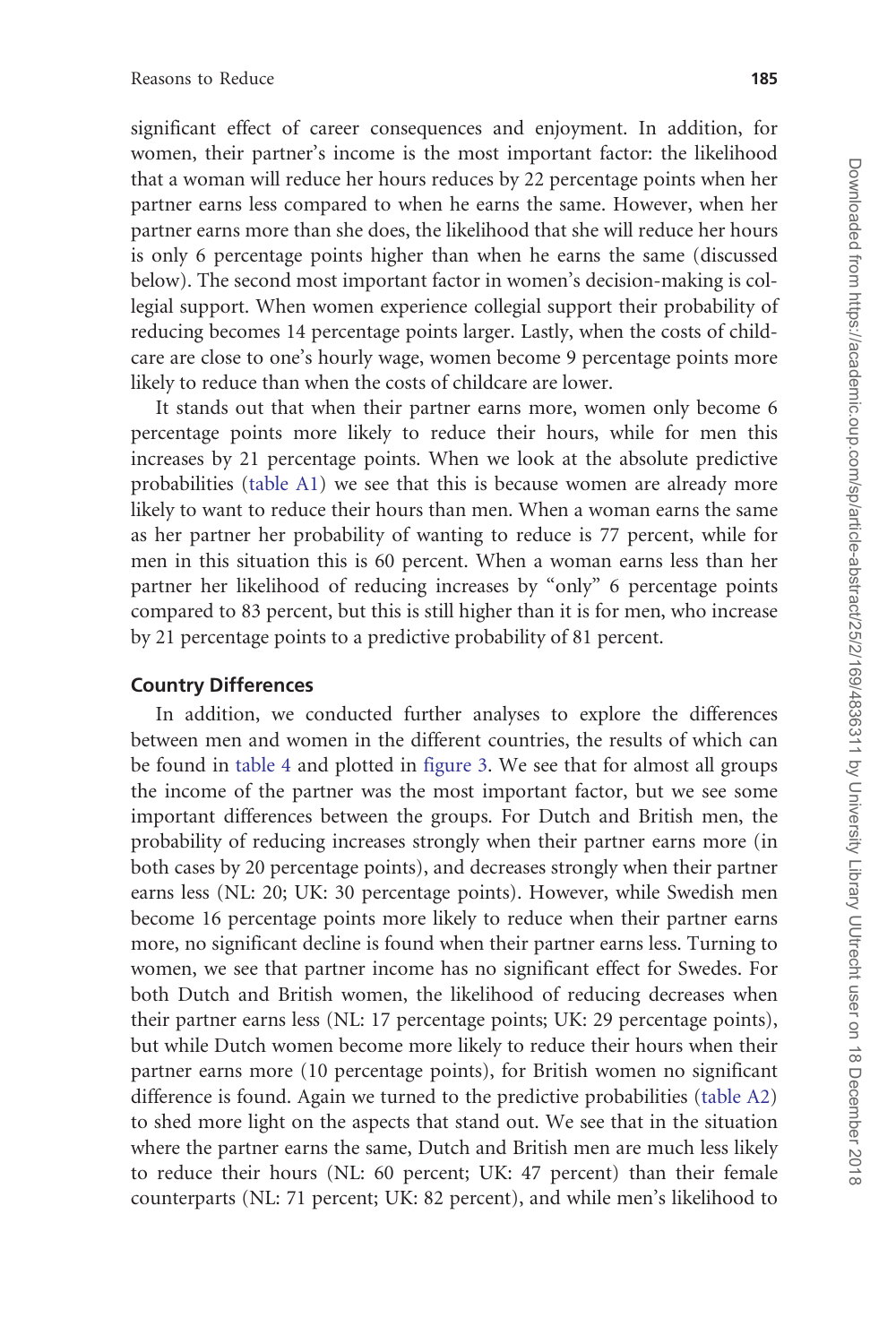|                               | Men             |                 |                 | Women              |                   |                 |
|-------------------------------|-----------------|-----------------|-----------------|--------------------|-------------------|-----------------|
|                               | NL<br>$(n=668)$ | SW<br>$(n=276)$ | UK<br>$(n=268)$ | NL<br>$(n=708)$    | SW<br>$(n = 260)$ | UK<br>$(n=284)$ |
| Vignette characteristics      |                 |                 |                 |                    |                   |                 |
| Childcare costs close to      | 0.059           | 0.055           | 0.027           | $0.064*$           | 0.075             | $0.156**$       |
| hourly wage (vs. lower)       | (0.049)         | (0.052)         | (0.054)         | (0.027)            | (0.054)           | (0.051)         |
| No career consequences        | $0.182***$      | $0.134*$        | $0.128*$        | 0.051              | $0.128*$          | $-0.099*$       |
| (vs. likely consequences)     | (0.051)         | (0.057)         | (0.054)         | (0.027)            | (0.057)           | (0.050)         |
| No change in enjoyment        | $0.117*$        |                 | $0.163* -0.020$ | $-0.003$           | $0.134*$          | 0.021           |
| (vs. loss of enjoyable tasks) | (0.056)         | (0.066)         | (0.058)         | (0.030)            | (0.061)           | (0.051)         |
| High collegial support        | $0.128*$        | $-0.030$        | 0.081           | $0.088**$          | $0.220**$         | $0.156**$       |
| (vs. no support)              | (0.055)         | (0.056)         | (0.062)         | (0.031)            | (0.072)           | (0.060)         |
| Partner earns (ref. same)     |                 |                 |                 |                    |                   |                 |
| Less                          | $-0.200**$      | $-0.071$        | $-0.304***$     | $-0.172***$        | $-0.112$          | $-0.285***$     |
|                               | (0.076)         | (0.084)         | (0.086)         | (0.041)            | (0.078)           | (0.081)         |
| More                          | $0.194**$       | $0.163*$        | $0.205*$        | $0.101**$          | $-0.006$          | $-0.029$        |
|                               | (0.067)         | (0.071)         | (0.099)         | (0.037)            | (0.065)           | (0.059)         |
| Respondent characteristics    |                 |                 |                 |                    |                   |                 |
| Age                           | 0.012           | 0.006           | $-0.006$        | $-0.002$           | $0.037*$          | 0.014           |
|                               | (0.013)         | (0.015)         | (0.015)         | (0.007)            | (0.016)           | (0.009)         |
| Partner                       | $-0.026$        | $-0.172$        | $-0.199$        | $0.235***$         | $-0.131$          | 0.113           |
|                               | (0.145)         | (0.112)         | (0.181)         | (0.060)            | (0.125)           | (0.096)         |
| Child(ren)                    | $-0.090$        | 0.135           | $-0.384*$       | $-0.350***$ -0.256 |                   | $-0.474***$     |
|                               | (0.152)         | (0.159)         | (0.177)         | (0.093)            | (0.155)           | (0.135)         |
| Current working hours         | 0.009           | $0.020*$        | 0.010           | $0.020***$         | 0.018             | $-0.004$        |
|                               | (0.006)         | (0.009)         | (0.007)         | (0.003)            | (0.015)           | (0.007)         |

<span id="page-17-0"></span>Table 4. Average marginal effects predicting the desired reduction of working hours, by gender and country (SE)

Note. Average marginal effects  $\left(\frac{dy}{dx}\right)$  were calculated as the discrete change from the base level.

 $*_{p} < 0.05$ ,  $*_{p} < 0.01$ ,  $*_{p} < 0.001$ .

reduce is much more affected by the income of their partner and thus varies more, the absolute likelihood of reducing remains higher for women (men NL: 79 percent; UK: 67 percent; women NL: 81 percent; UK: 79 percent). Swedish men, on the other hand, are compared to other men much more likely to reduce when their partner earns the same (75 percent), and no significant decline is found when their partner earns less. Swedish women have an 80 percent likelihood of reducing when their partner earns the same, but for them no significant change is found resulting from partner income.

Moreover, for men in all three countries the probability of wanting to reduce increases strongly when they expect no career consequences (NL: 18; SW: 13; UK: 13 percentage points), and Swedish men are also much more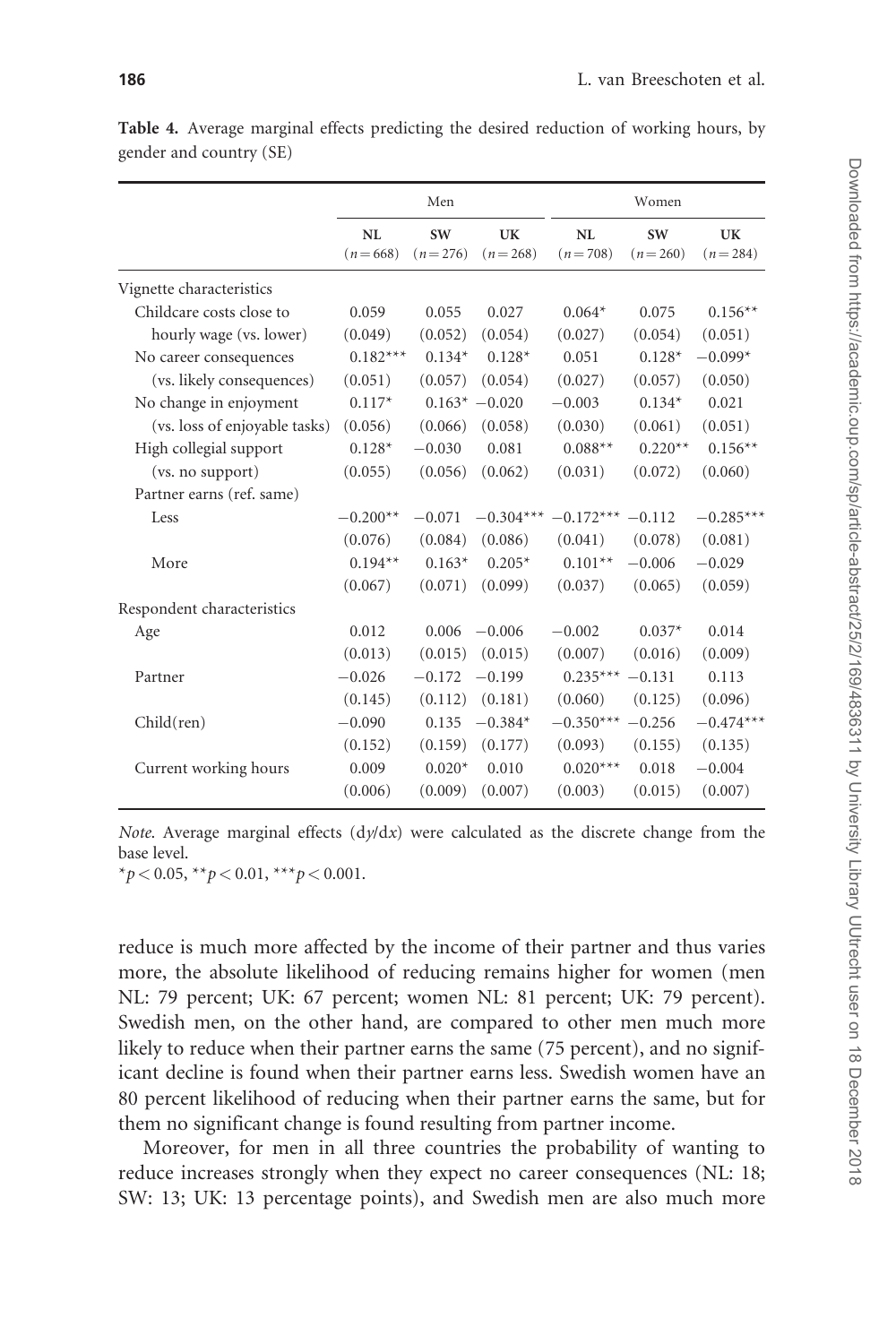<span id="page-18-0"></span>

Figure 3. Plotted average marginal effects predicting the desired reduction of working hours, by gender and country.

likely to reduce their hours when they do not expect a change in enjoyment (16 percentage points). Apart from partner income, collegial support was the most important factor for women in all three countries (NL: 9; SW: 22; UK: 16 percentage points). Similar to their male counterparts, Swedish women also attach great importance to whether they expect a change in enjoyment and to not expecting career consequences; in both cases they are 13 percentage points more likely to want to reduce. British women, and to a lesser extent also Dutch women, also pay attention to whether the costs of childcare were close to their hourly wage, in which case they were 16 and 6 percentage points, respectively, more likely to reduce. Unexpectedly, we found for British women also a negative effect of career consequences, meaning that when they expect that reducing their hours will have no career consequences, they are 1 percentage point less likely to scale back.

#### Sensitivity Analyses

A number of sensitivity analyses were performed. As it might be difficult for respondents without a partner to report about how they would behave if they were to have a partner, we ran the analyses excluding single people. Similarly, we ran the analyses including only people who did not have children, as it can be argued that people who are parents have already made the decision whether they want to scale back or not, and thus are unlikely to scale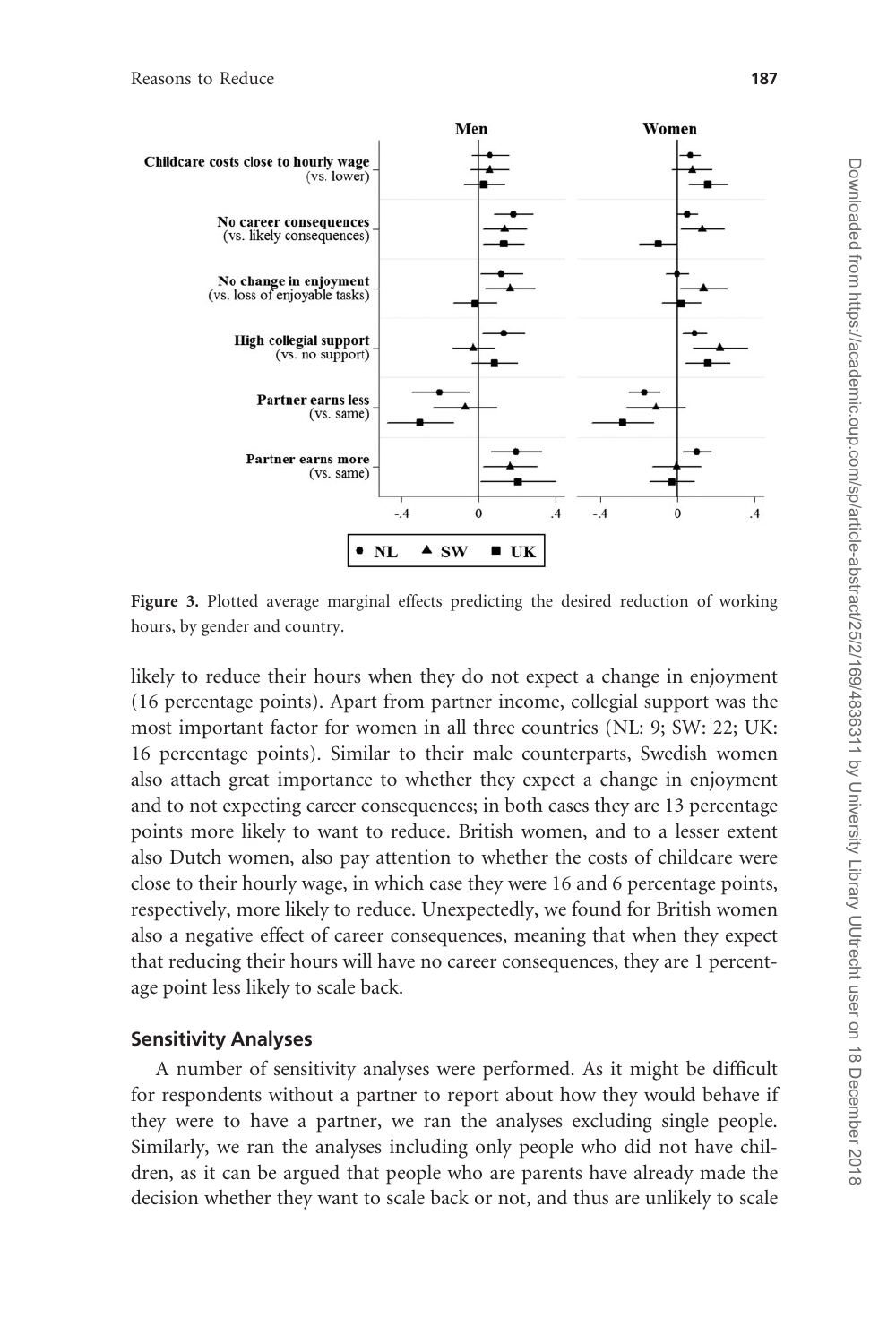back even more. On the other hand, it might be difficult for people without children to really anticipate what having children will be like, and therefore, we also ran the analyses including only people with children. Furthermore, we included the controls sector (manufacturing, health care, higher education, transportation, financial services, and telecommunication), type of job (ISCO), and job status (ISEI) in turn to see whether the mechanism would function differently for respondents in different sectors or with different jobs. Moreover, to see whether the results were mainly driven by one country, we repeated the analyses excluding each of the countries in turn. Lastly, we included a variable representing the order in which respondents had seen the vignettes, as respondents might tire and focus only on one or two considerations rather than the whole vignette, leaving earlier choices to differ from later choices. Results were in all cases very similar, which suggests that our findings are robust.

### **Discussion**

In this paper, we have examined how people make the decision whether or not to reduce their working hours following the birth of a child. Reducing one's hours can enable employees to be engaged in childcare, while continuing their involvement in employment. However, little is known about why people who want to and have the right to reduce their hours refrain from doing so. With our study, we aim to shed further light on this in four ways. First, we have combined two prominent approaches toward studying work hour reductions by combining economic theories regarding determinants of working hours with sociological theories on the utilization of work–family policies. Second, by using a vignette-experiment, we were able to not only examine whether people find these costs important but to also investigate the relative importance of these considerations. Third, contrary to most previous research, we have included both men and women, rather than only women, and thereby contribute to the understudied understanding of male utilization. Fourth, by focusing on the Netherlands, Sweden, and the United Kingdom, we aim to allow insight into how the decision to scale back is made differently in different cultural contexts.

Our findings suggest that both economic and social considerations play a role in people's decision-making to scale back—although there are gender and country differences in which considerations are most important. Financial considerations, specifically the comparative advantage between partners, is an important consideration for both men and women—though in different manners. Additionally, how utilization might be costly for one's career factors strongly into the decision-making of men, and social costs (the support of colleagues) into the decision-making of women. With regards to the different countries, we see that Swedish women in particular, and to a lesser extent also Swedish men, stand out as they express more counter-gender-normative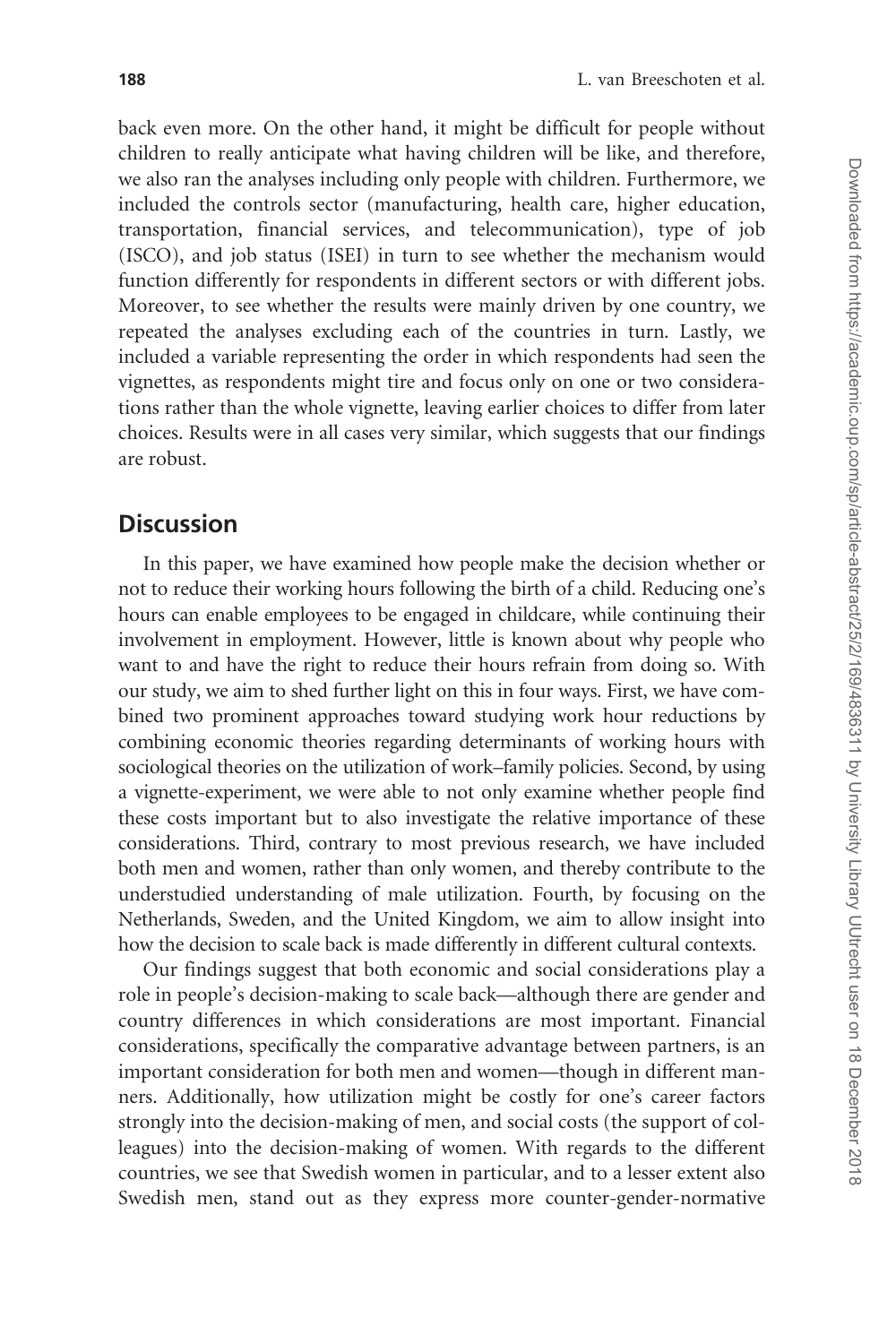behavior. In addition, women are generally much more likely to indicate that they want to reduce their hours than men.

One of our most striking findings is that for both genders the relative income of their partner is the most important consideration, but when we look closer the picture is more complex. Men are overall more likely to indicate to want to reduce their hours as their partner's income relative to their own increases. Women, on the other hand, are very likely to want to reduce their hours both when their partner earns more and when their partner earns the same. This indicates that the reduction of working hours for childcare purposes continues to be a gendered decision. The default, at least from a female perspective, is that they will be the one to reduce their hours, and women only deviate from this when this is very financially appealing. This is in line with our expectations; because the breadwinner–homemaker model continues to impact gender norms we expected women to be more likely to take up childcare responsibilities than men ([Kanji and Samuel 2017\)](#page-28-0).

Turning to which considerations are most important for the different sexes, our finding that men focus strongly on whether reducing their hours will have career consequences aligns with the notion that career orientation is central to the male identity ([Gilmore 1990\)](#page-28-0). As men have learned that having a successful career is important, they wish to avoid behavior that could harm their career, and are thus reluctant to scale back when they think that this could hamper their promotion prospects [\(West and Zimmerman 1987\)](#page-31-0). On the other hand, our finding that the relative income of the partner is the strongest predictor of men's reduction of working hours—even stronger than the possibility of career consequences—is a surprising one. Based on the literature, we expected men to wish to continue to work many hours even when their partner earns more because it is important to them to be the main provider [\(Gilmore 1990;](#page-28-0) [Greenstein 2000](#page-28-0)), yet we find the opposite. Our results suggest that financial considerations might be more important to men than gender normativity. This could imply that the reason why men work parttime less often than women [\(Eurostat 2017](#page-28-0)) is not (solely) that men behave gender-normatively and wish to be the main provider, but that this is also due to the wage gap for women, which leaves men to more often have a comparative advantage in paid work [\(Becker 1965;](#page-26-0) [Eurostat 2015](#page-27-0)). Additionally, this could also stem from maternal gatekeeping, i.e., the notion that mothers can inhibit fathers' involvement in childcare [\(Allen and Hawkins 1999\)](#page-26-0). Although men express a willingness to reduce their hours if they earn the same as their partner, we see that women are even more willing to do so, and as work– family decisions of partners tend to be coordinated this might result in men scaling back less often, even though they would have been willing to do so.

Moreover, we found that women focus mainly on non-career considerations in their decision-making to scale back, primarily social costs and financial costs, which aligns with previous research ([Konrad et al. 2000;](#page-29-0) [van der](#page-30-0) [Horst 2014](#page-30-0)). As discussed earlier, we found that women's likelihood of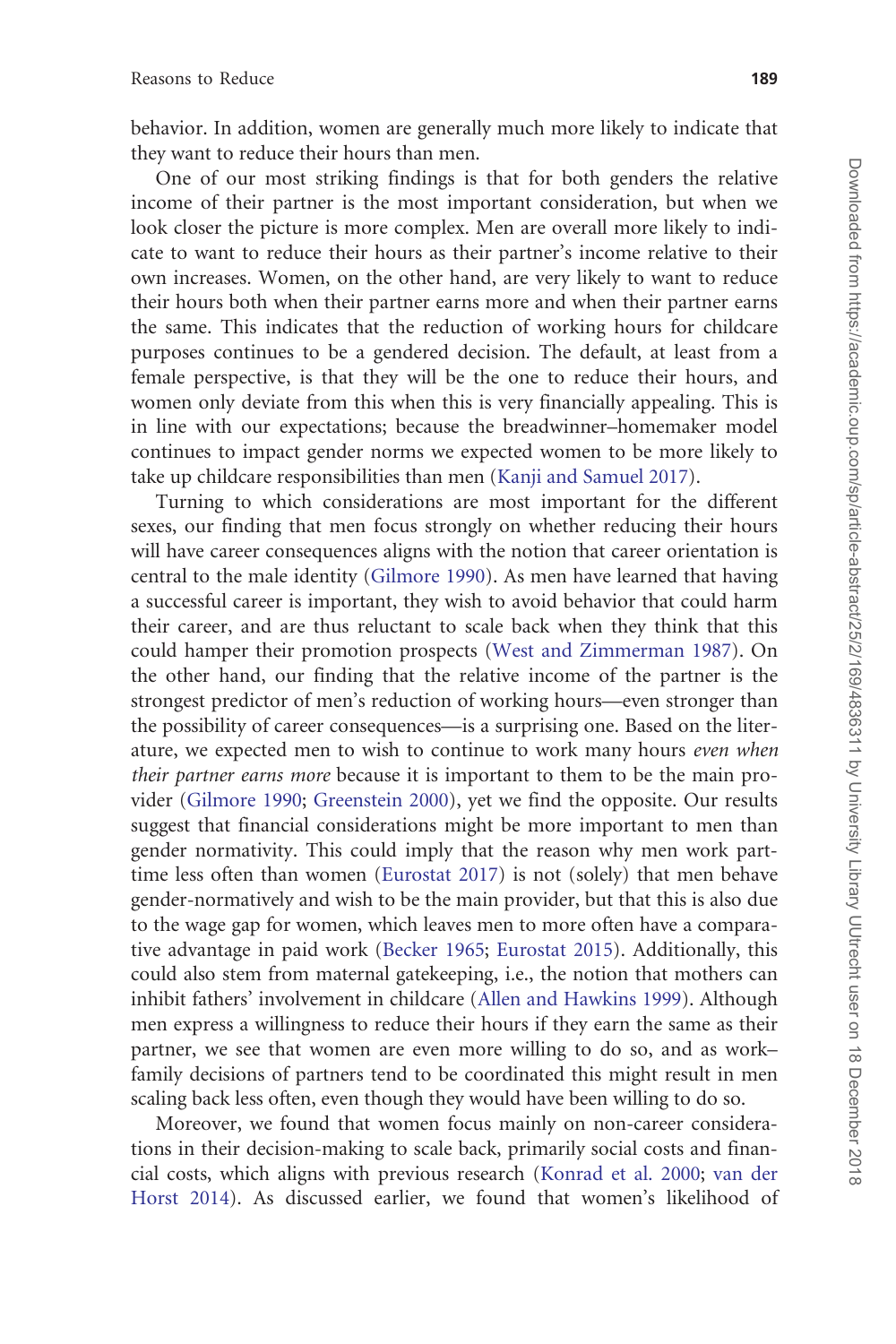reducing was strongly affected by their income relative to their partner's. This is in line with our expectations; women are more likely to reduce when this is financially sensible. Whether there will be social costs (i.e., if their colleagues disapprove) is their second most important consideration. This suggests that women are, to a greater extent than men, influenced by their social environment, and find it important to receive the support of others for their actions. Contrary to what we expected we found no significant effect of personal costs (i.e., the enjoyability of the job) on women's desire to reduce their working hours, while we did find this to play a role for men. We expected that the notion that women tend to have a "job" rather than a "career" ([Becker and](#page-26-0) [Moen 1999](#page-26-0)) would make that women find it important that their job is something they enjoy—otherwise they might as well drop out of employment completely. However, it might be that it is precisely because they have a job instead of a career that they find the enjoyability of the work less important: the time spent on work does not have to be terribly enjoyable or intellectually satisfying as it is not central to their identity, but rather something that is done "on the side," next to other aspects of one's life. This would also explain why we did find enjoyability to play a role for men.

Turning to country differences, we see that Swedish women in particular, and to a lesser extent Swedish men, stand out by expressing more countergender-normative behavior. Unlike for Dutch and British women, the income of the partner and the costs of childcare are not important to the decisionmaking of Swedish women. Simultaneously, they—like men from all countries—find it important that scaling back has no career consequences. Swedish men largely focus on the same considerations as their Dutch and British counterparts, but are overall more willing to reduce their hours than other men. It is not surprising that Swedes in particular stand out in this way. Sweden is a country that actively supports equality between the sexes and favors dual-earner families, and work–family policies in Sweden are focussed on increasing the working hours of women [\(Evertsson et al. 2009](#page-28-0); [Korpi,](#page-29-0) [Ferrarini, and Englund 2013](#page-29-0)). It is also noteworthy that how "realistic" considerations are in a country context also seems to influence how important employees deem these considerations. Formal childcare is well regulated and heavily subsidized in Sweden, and neither Swedish men nor women seem to factor the costs thereof into account in their decision-making. In the Netherlands and especially the United Kingdom, however, childcare is expensive, and women in these countries do factor the costs of childcare into their decision-making to scale back. This fits with economic literature on female labor market participation, which shows that female labor market participation increases as a result of a decrease in (net) childcare costs ([Akgunduz](#page-26-0) [and Plantenga 2015](#page-26-0)).

Lastly, a surprising finding is the negative effect of career consequences that was found for British women: when they expect scaling back to have no career consequences, they are less likely to indicate to want to scale back,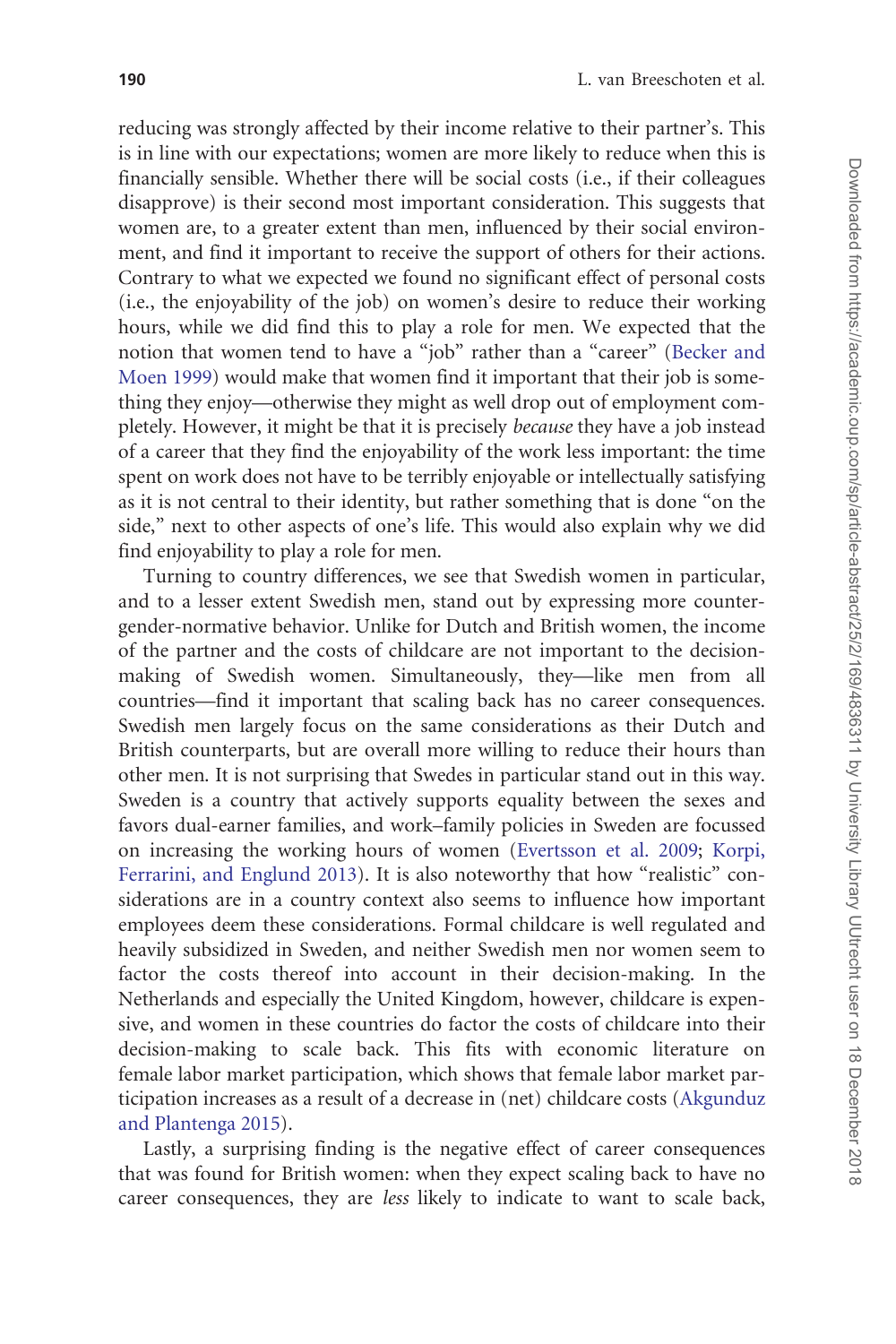contrary to the expected positive effect. While it should be interpreted with caution considering it is marginally significant and the size of the effect is small, a possible explanation is that these women are so grateful to their organization for not punishing a reduction of working hours with career consequences, that they want to reciprocate to the organization and end up working more hours ([Grover and Crooker 1995](#page-28-0)).

#### Limitations

In our study, we have employed a vignette-experiment, as this method is particularly well-suited for exploring the relative importance of factors in complex decision-making situations [\(Alexander and Becker 1978](#page-26-0); [Wallander 2009](#page-31-0)). However, vignette-experiments also have some limitations. An often heard limitation is that it requires variables and levels to be pre-specified, which comes with the risk that important variables are omitted [\(Aguinis and Bradley 2014](#page-26-0)). However, the factors presented on a vignette are not random, but based on the literature, and while no new factors can be detected using a vignette-experiment, its strength lies elsewhere: in being able to analyze the isolated effect of these pre-specified factors, as well as exploring causality. For this reason, employing a vignette-experiment is only appropriate for topics where previous studies have provided a good indication which factors are important [\(Aguinis and Bradley](#page-26-0) [2014](#page-26-0); [Ganong and Coleman 2006](#page-28-0)). Even so, as our experiment is a simplification of reality we have intentionally—and very possibly unintentionally excluded factors that people in real-life do take into account in similar decisionmaking situations, most notably informal childcare arrangements (which tend to be very common, especially in the United Kingdom; [Verhoef et al. 2015](#page-31-0)). However, whereas this precludes us from drawing conclusions on the role these excluded factors play in people's decision-making about reducing, thanks to our experimental design this does not affect our findings regarding the relative importance of the included considerations vis-à-vis each other.

Another often heard limitation is that vignette-experiments have lower external validity due to their hypothetical nature [\(Aguinis and Bradley 2014;](#page-26-0) [Wallander 2009](#page-31-0)). One way in which we have attempted to improve this is through our sample selection: we sampled employees of childbearing age, which corresponds with the population to whom we generalize our results, in order to ensure that it is easier for respondents to identify with the situation presented, and this thus secures more reliable answers [\(Aguinis and](#page-26-0) [Bradley 2014\)](#page-26-0). That being said, it should be kept in mind that with our vignette-experiment we measure people's intended behavior rather than their actual behavior, which may not always coincide. This may, for example, lead to more socially desirable responses, or people holding unrealistically positive expectations of their own behavior. However, the risk of social desirability bias is often maintained to be smaller in vignette-experiments than in questionnaires, because the theoretically relevant factors are "hidden" in short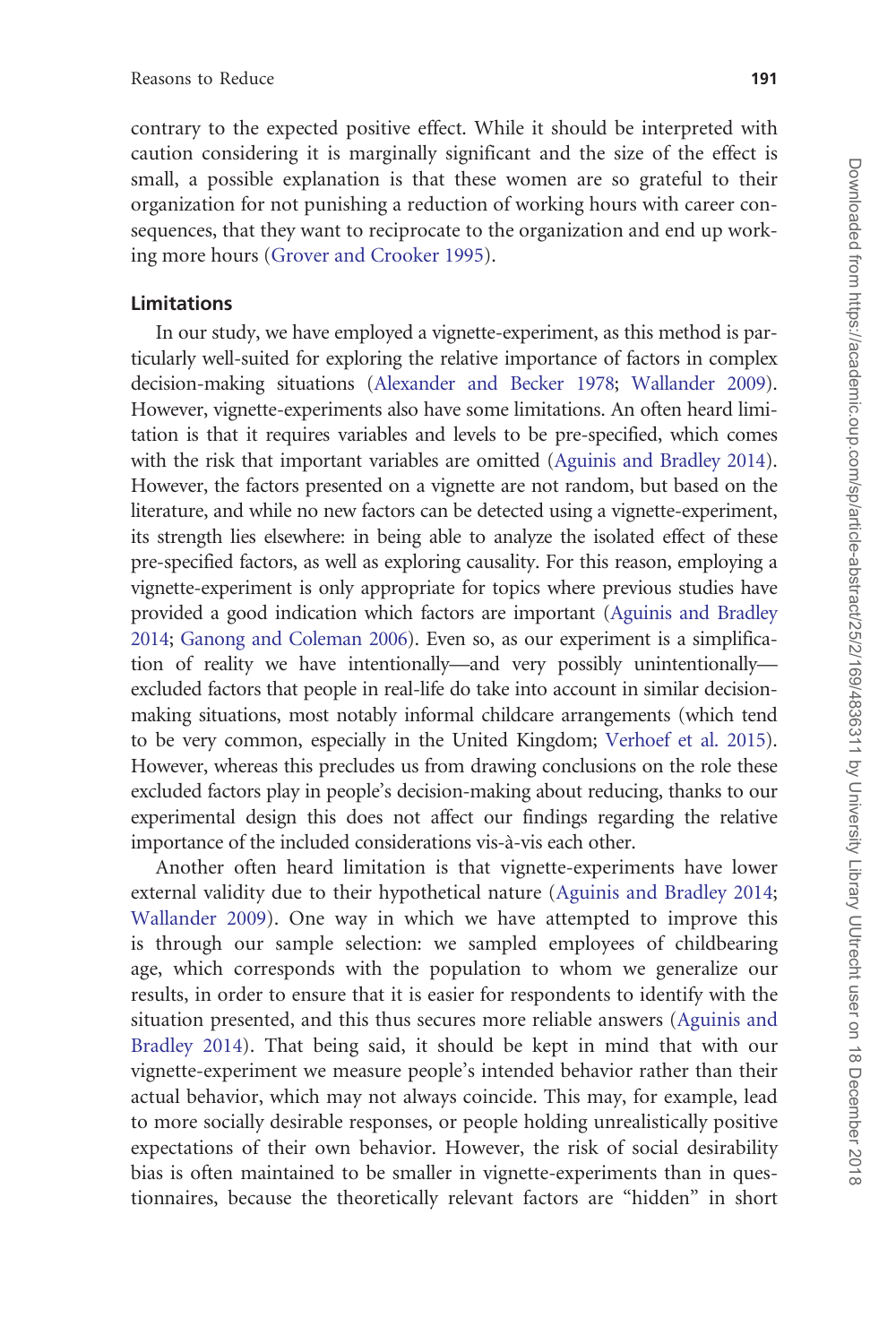stories [\(Alexander and Becker 1978;](#page-26-0) [Wallander 2009\)](#page-31-0). In addition, research suggests that people's responses to vignette-experiments match their actual behavior remarkably well ([Hainmueller, Hangartner, and Yamamoto 2015\)](#page-28-0).

Additionally, while vignette experiments have the advantage of permitting general conclusions about causal mechanisms using nonrandom samples, this hinges on the assumption that the causal mechanism is universal to the group to which it is to be generalized ([Auspurg and Hinz 2015\)](#page-26-0). For certain types of behavior, such as altruism and rational behavior, this is considered universal for humans, and thus homogeneous convenience samples are deemed sufficient (which is why student samples are often used in (vignette-)experiments). As we assumed that the mechanism we were trying to test would only apply to a certain sub-group namely employed individuals of childbearing age—we only administered the experiment to this group. This is also the reason why we used separate samples of men and women; we worked from the assumption (based in theory) that the mechanism would function differently for men and women. However, the question remains whether the causal mechanism underlying decisions regarding employees' working-hours following childbirth is universal over job type, or whether this is specific to certain types of jobs. Theoretically, we assumed this to be the same for different types of jobs, and controlling for job characteristics did not lead to different results. However, we cannot exclude the option that it does function differently for different types of jobs and sectors than were included in our study, and therefore it would be good for future research to conduct a vignette-experiment on a nationally representative sample of employees.

#### Conclusion

All in all, our study indicates that men and women have different reasons to reduce. Women are overall more likely to want to reduce their hours, but become less willing to do so if they have a partner who earns less than they do, or if their colleagues are unsupportive. Men, on the other hand, base their decision largely on their income relative to their partner's (if their partner earns more, they are more likely to reduce, and if their partner earns less, they are less likely to reduce) and on whether they expect to suffer career consequences. Furthermore, we found that Swedish women, and to a lesser extent Swedish men, differ from their Dutch and British counterparts, as they expressed more inclination to exhibit counter-gender-normative behavior. Finally, we maintain that our findings suggest that the mere availability of the option to reduce one's working hours following the birth of a child is not enough for people to actually do so. Before people can reduce their working hours they need to believe that they will not suffer collegial disapproval or career consequences. When the organizational culture is supportive of work– family needs, employees who want or need to use work–family policies do not need to refrain from this for fear of organizational consequences.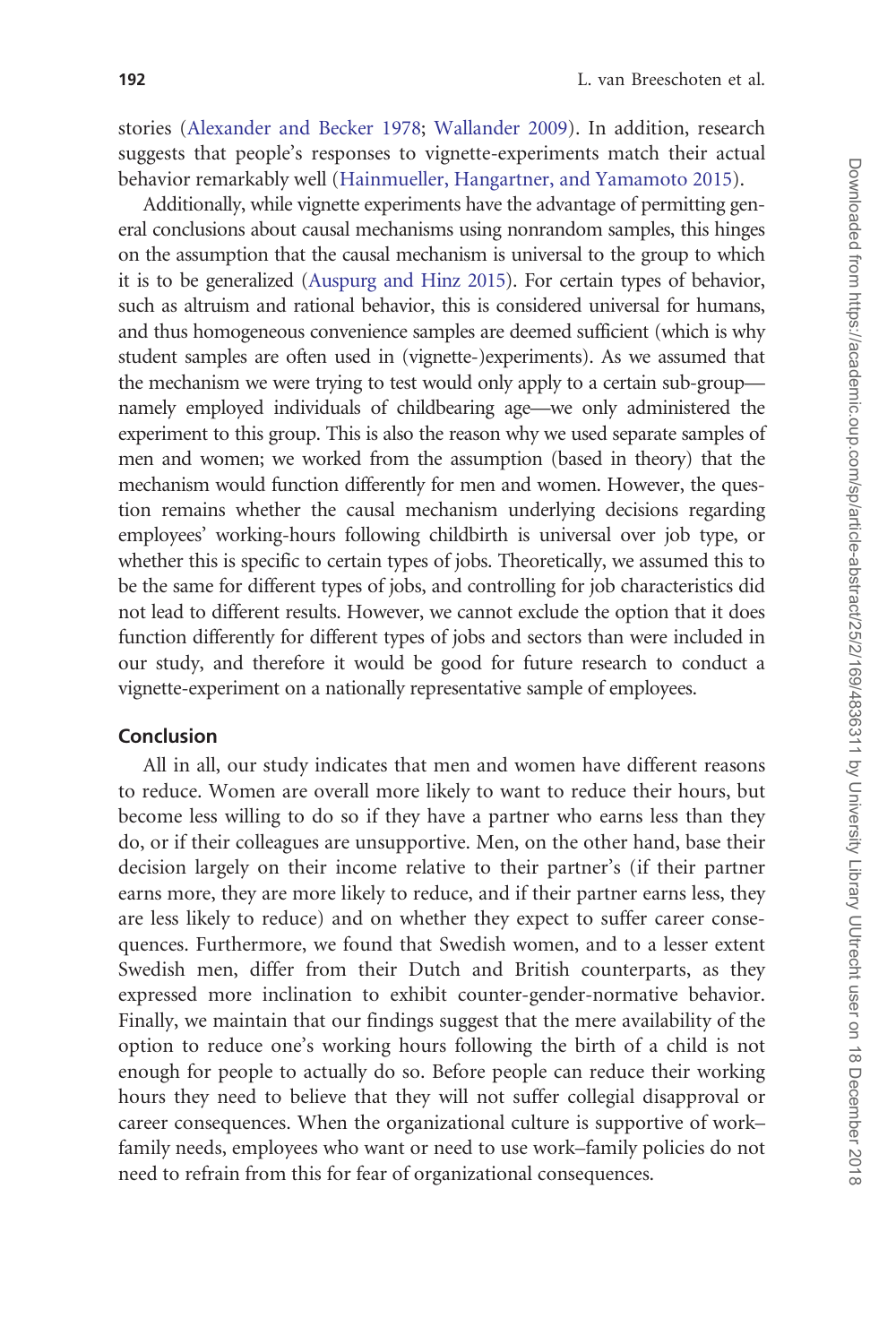# Appendix

|                                | Total<br>(N: 2,464) | Men<br>(n: 1,212) | Women<br>(n: 1,252) |
|--------------------------------|---------------------|-------------------|---------------------|
| Gender                         |                     |                   |                     |
| Men                            | 0.538               |                   |                     |
|                                | (0.037)             |                   |                     |
| Women                          | 0.797               |                   |                     |
|                                | (0.27)              |                   |                     |
| Vignette characteristics       |                     |                   |                     |
| Childcare costs                |                     |                   |                     |
| Close to hourly wage           | 0.636               | 0.569             | 0.674               |
|                                | (0.027)             | (0.045)           | (0.031)             |
| Much lower than hourly wage    | 0.710               | 0.619             | 0.765               |
|                                | (0.025)             | (0.043)           | (0.029)             |
| Career consequences            |                     |                   |                     |
| No career consequences         | 0.629               | 0.512             | 0.707               |
|                                | (0.027)             | (0.046)           | (0.030)             |
| Likely consequences            | 0.717               | 0.676             | 0.732               |
|                                | (0.025)             | (0.042)           | (0.029)             |
| Enjoyment                      |                     |                   |                     |
| No change in enjoyment         | 0.648               | 0.544             | 0.710               |
|                                | (0.027)             | (0.046)           | (0.030)             |
| Likely to lose enjoyable tasks | 0.700               | 0.644             | 0.730               |
|                                | (0.026)             | (0.044)           | (0.030)             |
| Collegial support              |                     |                   |                     |
| High collegial support         | 0.614               | 0.550             | 0.648               |
|                                | (0.028)             | (0.046)           | (0.033)             |
| No collegial support           | 0.727               | 0.633             | 0.785               |
|                                | (0.025)             | (0.043)           | (0.028)             |
| Partner earns                  |                     |                   |                     |
| Less                           | 0.481               | 0.389             | 0.549               |
|                                | (0.033)             | (0.054)           | (0.039)             |
| About the same                 | 0.706               | 0.595             | 0.767               |
|                                | (0.030)             | (0.053)           | (0.033)             |
| More                           | 0.828               | 0.806             | 0.826               |
|                                | (0.025)             | (0.041)           | (0.030)             |

Table A1. Predictive probabilities of the desired reduction of working hours, for all respondents and by gender (SE)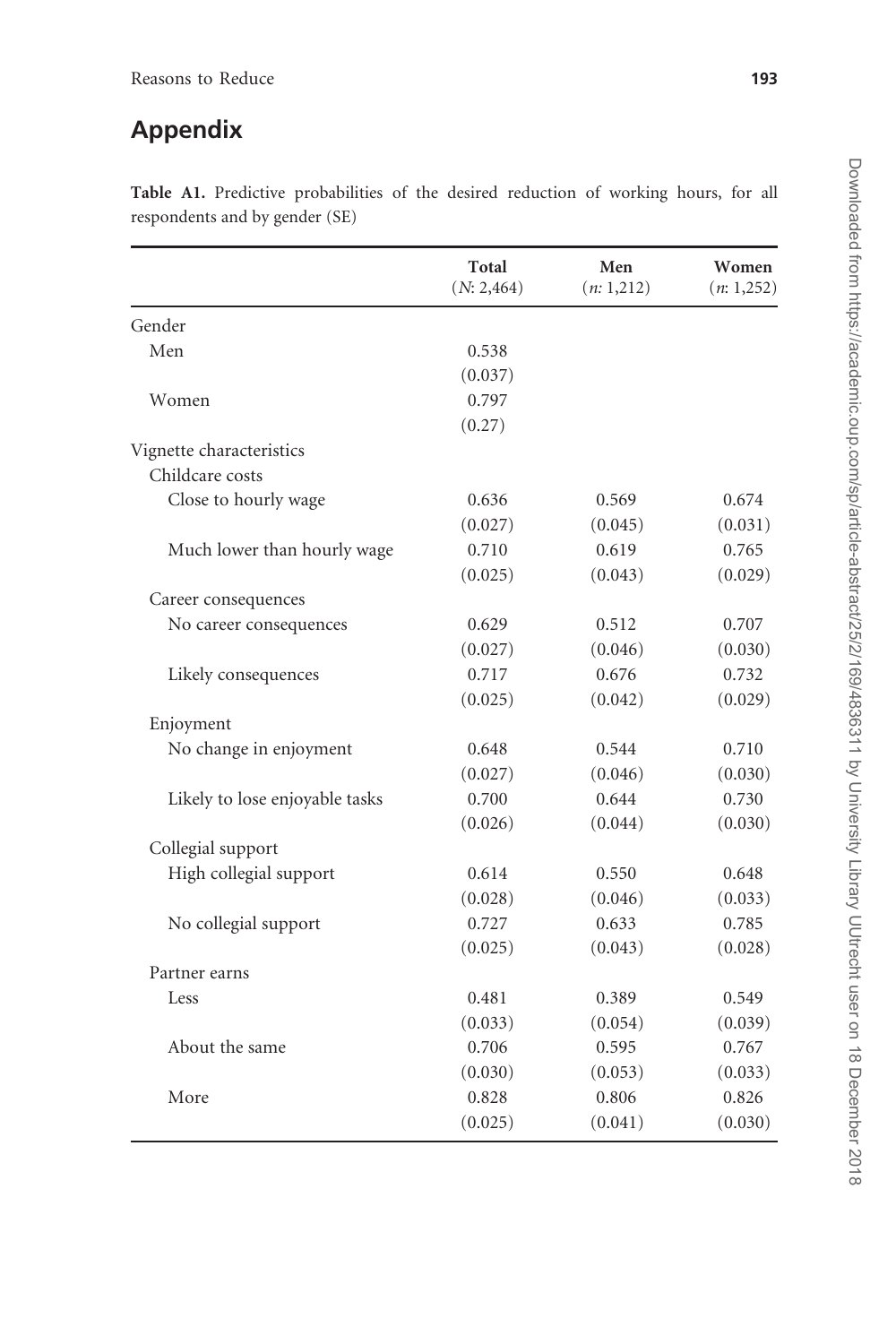|                          | Men       |           |           | Women     |           |           |  |
|--------------------------|-----------|-----------|-----------|-----------|-----------|-----------|--|
|                          | <b>NL</b> | <b>SW</b> | UK        | NL        | SW        | UK        |  |
|                          | $(n=668)$ | $(n=276)$ | $(n=268)$ | $(n=708)$ | $(n=260)$ | $(n=284)$ |  |
| Vignette characteristics |           |           |           |           |           |           |  |
| Childcare costs          |           |           |           |           |           |           |  |
| Close to hourly          | 0.563     | 0.748     | 0.417     | 0.655     | 0.727     | 0.650     |  |
| wage                     | (0.066)   | (0.082)   | (0.074)   | (0.036)   | (0.082)   | (0.059)   |  |
| Much lower than          | 0.622     | 0.804     | 0.444     | 0.720     | 0.802     | 0.805     |  |
| hourly wage              | (0.064)   | (0.072)   | (0.075)   | (0.035)   | (0.072)   | (0.048)   |  |
| Career consequences      |           |           |           |           |           |           |  |
| No career                | 0.502     | 0.709     | 0.370     | 0.663     | 0.700     | 0.780     |  |
| consequences             | (0.069)   | (0.090)   | (0.074)   | (0.035)   | (0.087)   | (0.050)   |  |
| Likely consequences      | 0.683     | 0.843     | 0.498     | 0.713     | 0.828     | 0.681     |  |
|                          | (0.062)   | (0.064)   | (0.073)   | (0.035)   | (0.068)   | (0.056)   |  |
| Enjoyment                |           |           |           |           |           |           |  |
| No change in             | 0.531     | 0.699     | 0.438     | 0.690     | 0.701     | 0.719     |  |
| enjoyment                | (0.069)   | (0.093)   | (0.075)   | (0.036)   | (0.086)   | (0.053)   |  |
| Likely to lose           | 0.648     | 0.861     | 0.419     | 0.687     | 0.835     | 0.739     |  |
| enjoyable tasks          | (0.064)   | (0.062)   | (0.075)   | (0.036)   | (0.067)   | (0.052)   |  |
| Collegial support        |           |           |           |           |           |           |  |
| High collegial           | 0.526     | 0.792     | 0.386     | 0.644     | 0.641     | 0.645     |  |
| support                  | (0.068)   | (0.076)   | (0.076)   | (0.037)   | (0.097)   | (0.063)   |  |
| No collegial             | 0.654     | 0.763     | 0.467     | 0.733     | 0.861     | 0.801     |  |
| support                  | (0.063)   | (0.079)   | (0.074)   | (0.036)   | (0.060)   | (0.049)   |  |
| Partner earns            |           |           |           |           |           |           |  |
| Less                     | 0.395     | 0.679     | 0.165     | 0.534     | 0.692     | 0.531     |  |
|                          | (0.079)   | (0.102)   | (0.092)   | (0.038)   | (0.095)   | (0.083)   |  |
| About the same           | 0.596     | 0.750     | 0.469     | 0.706     | 0.804     | 0.817     |  |
|                          | (0.077)   | (0.094)   | (0.094)   | (0.041)   | (0.075)   | (0.052)   |  |
| More                     | 0.789     | 0.913     | 0.674     | 0.807     | 0.798     | 0.787     |  |
|                          | (0.061)   | (0.045)   | (0.080)   | (0.039)   | (0.080)   | (0.061)   |  |

Table A2. Predictive probabilities of the desired reduction of working hours, by gender and country (SE)

## **Notes**

Leonie van Breeschoten is currently doing her PhD at the Department of Sociology/ICS at Utrecht University, the Netherlands. She does research into questions regarding the combination of work and family life in European countries.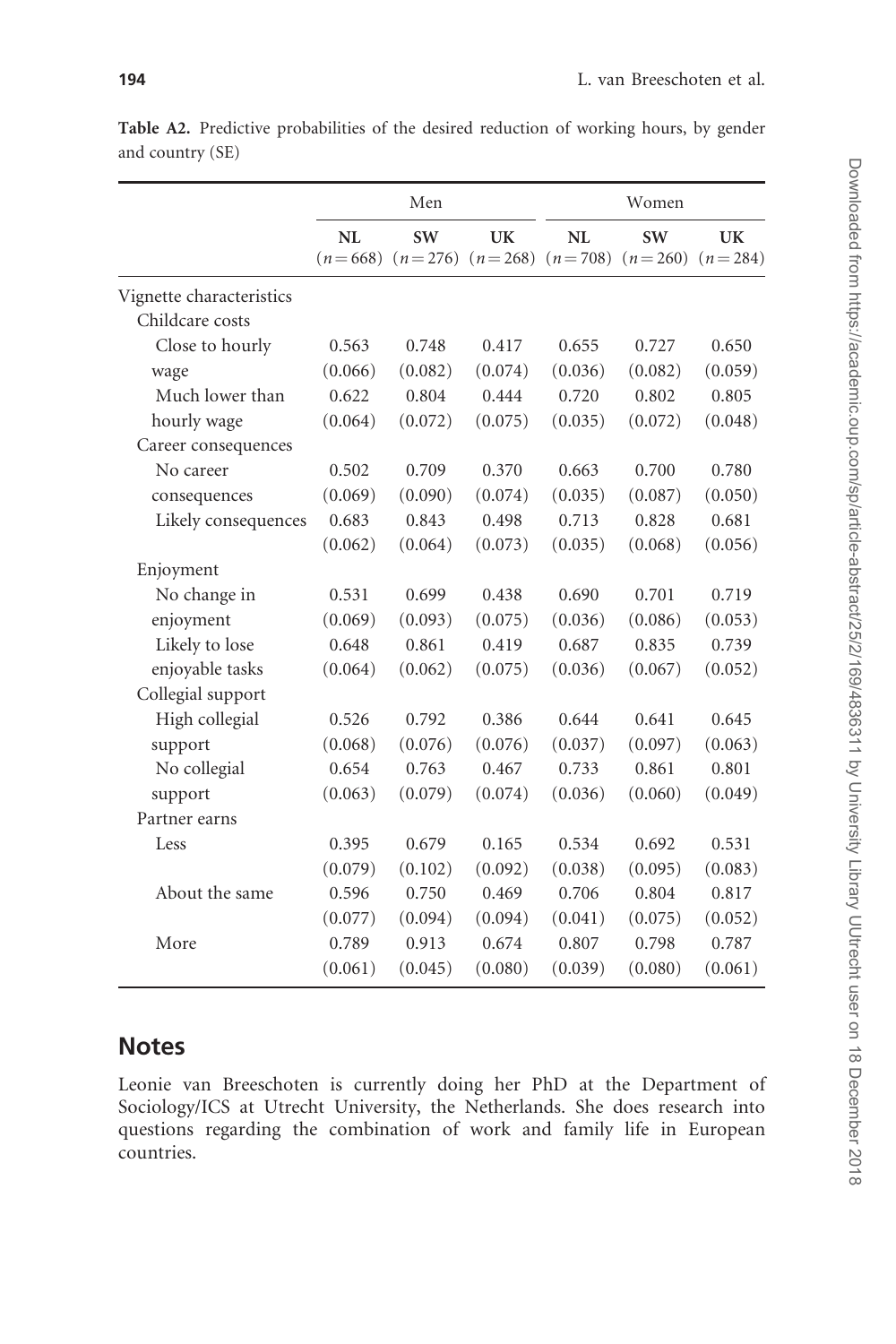<span id="page-26-0"></span>Anne Roeters is a senior researcher at the Netherlands Institute for Social Research. She received her doctorate in Sociology from Utrecht University, the Netherlands. Her research interests include time use, the work/family interface, cross-national research, and gender differences.

Tanja van der Lippe is Professor of Sociology at Utrecht University, and head of the Department of Sociology and Research Director, ICS Utrecht. Her research interests are in the area of work–family linkages in Dutch and other societies, for which she received a number of large scale grants from Dutch and European Science Foundations. She is an elected member of the European Academy of Sociology (2010), the Royal Netherlands Academy of Arts and Sciences (2014), and the Royal Holland Society of Sciences and Humanities (2013). She has published extensively on work and care of men and women in European countries.

# Funding

This work was supported by the European Research Council (340045).

### References

- Acker, Joan. 1990. Hierarchies, jobs, bodies: A theory of gendered organizations. Gender and Society 4 (2): 139–58.
- Aguinis, Herman, and Kyle J. Bradley. 2014. Best practice recommendations for designing and implementing experimental vignette methodology studies. Organizational Research Methods 17 (4): 351–71.
- Akerlof, George A., and Rachel E. Kranton. 2000. Economics and identity. Quarterly Journal of Economics 115 (3): 715–53.
- Akgunduz, Yusuf E., and Janneke Plantenga. 2015. Childcare prices and maternal employment: A meta-analysis. Tjalling C. Koopmans Research Institute, Discussion Paper Series 15–14. [https://core.ac.uk/download/files/153/6400130.pdf.](https://core.ac.uk/download/files/153/6400130.pdf)
- Alexander, Cheryl S., and Henry Jay Becker. 1978. The use of vignettes in survey research. Public Opinion Quarterly 42 (1): 93–104.
- Allen, Sarah M., and Alan J. Hawkins. 1999. Maternal gatekeeping: Mothers' beliefs and behaviors that inhibit greater father involvement in family work. *Journal of* Marriage and the Family 61 (1): 199–212.
- Allen, Tammy D., and Jeremy Armstrong. 2006. Further examination of the link between work-family conflict and physical health: The role of health-related behaviors. American Behavioral Scientist 49 (9): 1204–1221.
- Atzmüller, Christiane, and Peter M. Steiner. 2010. Experimental vignette studies in survey research. Methodology 6 (3): 128–38.
- Auspurg, Katrin, and Thomas Hinz. 2015. Factorial survey experiments. Series: quantitative applications in the social sciences, 175. London: Sage Publications.
- Becker, Gary S. 1965. A theory of the allocation of time. Economic Journal 75 (299): 493–517.
- Becker, Penny E., and Phyllis Moen. 1999. Scaling back: Dual-earner couples' work-family strategies. Journal of Marriage and Family 61 (4): 995–1007.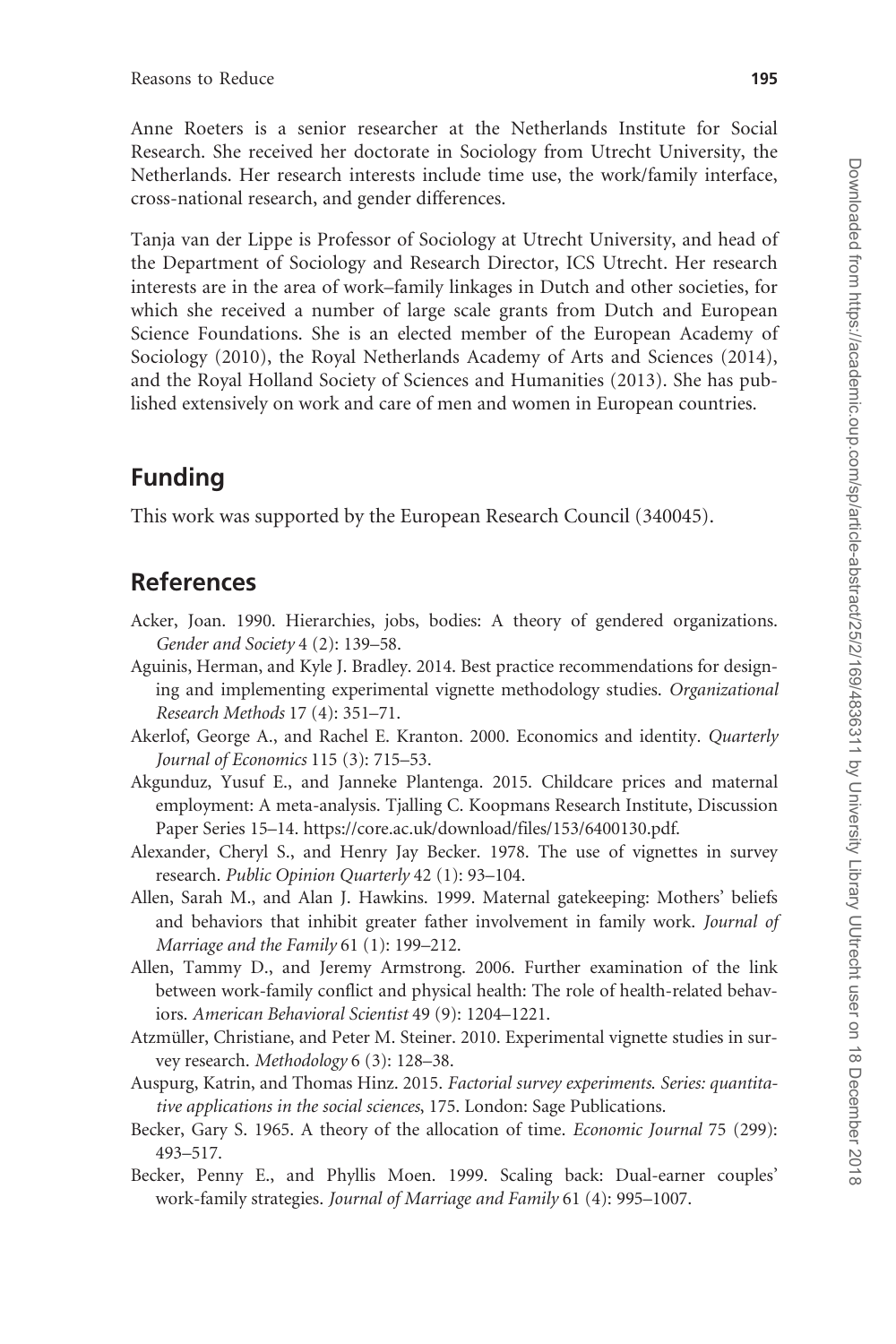- <span id="page-27-0"></span>Been, Wike M., Tanja van der Lippe, Laura den Dulk, Maria Das Dores Horta Guerreiro, Aleksandra Kanjuo Mrčela, and Charlotta Niemistö. 2017. European top managers' support for work-life arrangements. Social Science Research 65: 60–74.
- Bianchi, Suzanne M., and Melissa A. Milkie. 2010. Work and family research in the first decade of the 21st century. Journal of Marriage and Family 72 (3): 705–25.
- Blair-Loy, Mary. 2003. Competing devotions. Cambridge, MA: Harvard University Press.
- Boren, Justin P., and Shannon L. Johnson. 2013. Examining the relationships among peer resentment messages overheard, state guilt, and employees' perceived ability to use work/family policies. Southern Communication Journal 78 (2): 128–45.
- Bygren, Magnus, and Ann-Zofie Duvander. 2016. Parents' workplace situation and fathers' parental leave use. Journal of Marriage and Family 68 (2): 363–72.
- Campbell, Iain, Sara Charlesworth, and Jenny Malone. 2012. Part-time of what? Job quality and part-time employment in the legal profession in Australia. Journal of Sociology 48 (2): 149–66.
- Carlson, Dawn S., Joseph G. Grzywacz, Merideth Ferguson, Emily M. Hunter, C. Randall Clinch, and Thomas A. Arcury. 2011. Health and turnover of working mothers after childbirth via the work–family interface: An analysis across time. Journal of Applied Psychology 96 (5): 1045–1054.
- Castles, Francis G. 2003. The world turned upside down: Below replacement fertility, changing preferences and family-friendly public policy in 21 OECD Countries. Journal of European Social Policy 13 (3): 209–27.
- Cloïn, Mariëlle. 2010. Het werken waard: Het arbeidsaanbod van laagopgeleide vrouwen vanuit een economisch en sociologisch perspectief. Den Haag: Sociaal en Cultureel Planbureau.
- Cory, Giselle, and Alfie Stirling. 2016. Pay and parenthood: An analysis of wage inequality between mums and dads. London: Trades Union Congress.
- Dahl, Gordon B., Katrine V. Løken, and Magne Mogstad. 2012. Peer effects in program participation. Institute for the Study of Labor (IZA) Discussion Paper Series. [http://dis](http://discovery.ucl.ac.uk/1413775/1/20121207_manuscript.pdf) [covery.ucl.ac.uk/1413775/1/20121207\\_manuscript.pdf.](http://discovery.ucl.ac.uk/1413775/1/20121207_manuscript.pdf)
- Darcy, Colette, Alma McCarthy, Jimmy Hill, and Geraldine Grady. 2012. Work–life balance: One size fits all? An exploratory analysis of the differential effects of career stage. European Management Journal 30 (2): 111–20.
- den Dulk, Laura. 2016. The Netherlands country note. In International review of leave policies and research 2016, ed. A. Koslowski, S. Blum, and P. Moss. Vienna: Austrian Institute for Family Studies. Available at: [http://www.leavenetwork.org/lp\\_and\\_r\\_](http://www.leavenetwork.org/lp_and_r_reports/) [reports/](http://www.leavenetwork.org/lp_and_r_reports/).
- den Dulk, Laura, and Judith de Ruijter. 2008. Managing work-life policies: Disruption versus dependency arguments. Explaining managerial attitudes towards employee utilization of work-life policies. International Journal of Human Resource Management 19 (7): 1222–1236.
- Eurofound. 2012. Trends in job quality in Europe. Luxembourg: Publications Office of the European Union. [http://www.eurofound.europa.eu/sites/default/files/ef\\_publica](http://www.eurofound.europa.eu/sites/default/files/ef_publication/field_ef_document/ef1228en_0.pdf) [tion/field\\_ef\\_document/ef1228en\\_0.pdf.](http://www.eurofound.europa.eu/sites/default/files/ef_publication/field_ef_document/ef1228en_0.pdf)
- Eurostat. 2015. Gender pay gap in unadjusted form. Retrieved from: [http://ec.europa.eu/](http://ec.europa.eu/eurostat/tgm/table.do?tab=table&init=1&language=en&pcode=tsdsc340&plugin=1) [eurostat/tgm/table.do?tab=table&init=1&language=en&pcode=tsdsc340&plugin=1.](http://ec.europa.eu/eurostat/tgm/table.do?tab=table&init=1&language=en&pcode=tsdsc340&plugin=1)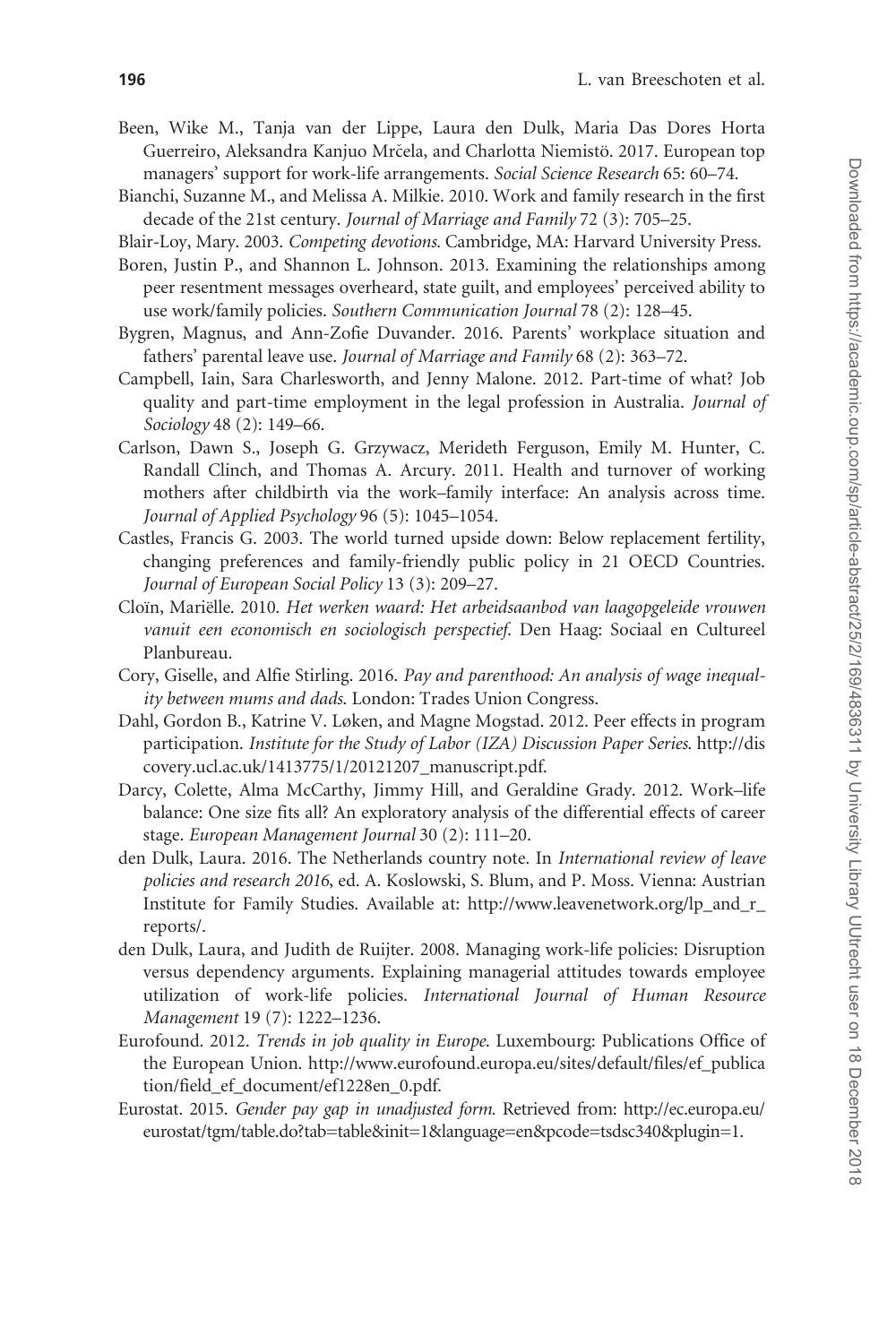- <span id="page-28-0"></span>Eurostat. 2017. Part-time employment as percentage of the total employment, by sex and age. Retrieved from: [http://appsso.eurostat.ec.europa.eu/nui/show.do?data](http://appsso.eurostat.ec.europa.eu/nui/show.do?dataset=lfsa_eppga&hx0026;lang=en) [set](http://appsso.eurostat.ec.europa.eu/nui/show.do?dataset=lfsa_eppga&hx0026;lang=en)=[lfsa\\_eppga&lang](http://appsso.eurostat.ec.europa.eu/nui/show.do?dataset=lfsa_eppga&hx0026;lang=en)=[en](http://appsso.eurostat.ec.europa.eu/nui/show.do?dataset=lfsa_eppga&hx0026;lang=en).
- EurWORK. 2014. UK: Right to request 'flexible working' comes into operation. Available at: [https://www.eurofound.europa.eu/observatories/eurwork/articles/work](https://www.eurofound.europa.eu/observatories/eurwork/articles/working-conditions-industrial-relations-law-and-regulation/uk-right-to-request-flexible-working-comes-into-operation) [ing-conditions-industrial-relations-law-and-regulation/uk-right-to-request-flexible](https://www.eurofound.europa.eu/observatories/eurwork/articles/working-conditions-industrial-relations-law-and-regulation/uk-right-to-request-flexible-working-comes-into-operation)[working-comes-into-operation.](https://www.eurofound.europa.eu/observatories/eurwork/articles/working-conditions-industrial-relations-law-and-regulation/uk-right-to-request-flexible-working-comes-into-operation)
- Evertsson, Marie, Paula England, Irma Mooi-Reci, Joan Hermsen, Jeanne de Bruijn, and David Cotter. 2009. Is gender inequality greater at lower or higher educational levels? Common patterns in the Netherlands, Sweden, and the United States. Social Politics 16: 210–41.
- Ganong, Lawrence H., and Marilyn Coleman. 2006. Multiple segment factorial vignette designs. Journal of Marriage and Family 68 (2): 455–68.
- Gilmore, David D. 1990. Manhood in the making. New Haven, CT: Yale University Press.
- Gornick, Janet C., and Marcia K. Meyers. 2003. Families that work: Policies for reconciling parenthood and employment. New York: Russell Sage Foundation.
- Graves, Laura M., Marian N. Ruderman, Patricia J. Ohlott, and Todd J. Weber. 2012. Driven to work and enjoyment of work: Effects on managers' outcomes. Journal of Management 38 (5): 1655–1680.
- Greenstein, Theodore N. 2000. Economic dependence, gender, and the division of labor in the home: A replication and extension. Journal of Marriage and Family 62 (2): 322–35.
- Grover, Steven L., and Karen J. Crooker. 1995. Who appreciates family-responsive human resource policies? The impact of family-friendly policies on the organizational attachment of parents and non-parents. Personnel Psychology 48 (2): 271–88.
- Haas, Linda, and C. Philip Hwang. 2009. Is fatherhood becoming more visible at work? Trends in corporate support for fathers taking parental leave in Sweden. Fathering 7(3): 303-21.

———. 2016. "It's about time!": Company support for fathers' entitlement to reduced work hours in Sweden. Social Politics 23 (1): 142–67.

- Hainmueller, Jens, Dominik Hangartner, and Teppei Yamamoto. 2015. Validating vignette and conjoint survey experiments against real-world behavior. Proceedings of the National Academy of Sciences of the United States of America 112 (8): 2395–2400.
- Heckman, James J. 1974. Effects of child-care programs on women's work effort. Journal of Political Economy 82 (2): 136–69.
- Higgins, Chris, Linda Duxbury, and Karen Johnson. 2000. Part-time work for women: Does it really help balance work and family? Human Resource Management 39 (1): 17–32.

———. 2004. Exploring the link between work-life conflict and demands on Canada's health care system. Ottawa: Public Health Agency of Canada.

- Jann, Ben. 2013. Predictive margins and marginal effects in Stata. Paper presented at the German STATA users' group meeting, Postdam, Germany, 1–65.
- Kanji, Shireen. 2013. Do fathers work fewer paid hours when their female partner is the main or an equal earner? Work, Employment & Society 27: 326–42.
- Kanji, Shireen, and Robin Samuel. 2017. Male breadwinning revisited: How specialisation, gender role attitudes and work characteristics affect overwork and underwork in Europe. Sociology 51(2): 339–56.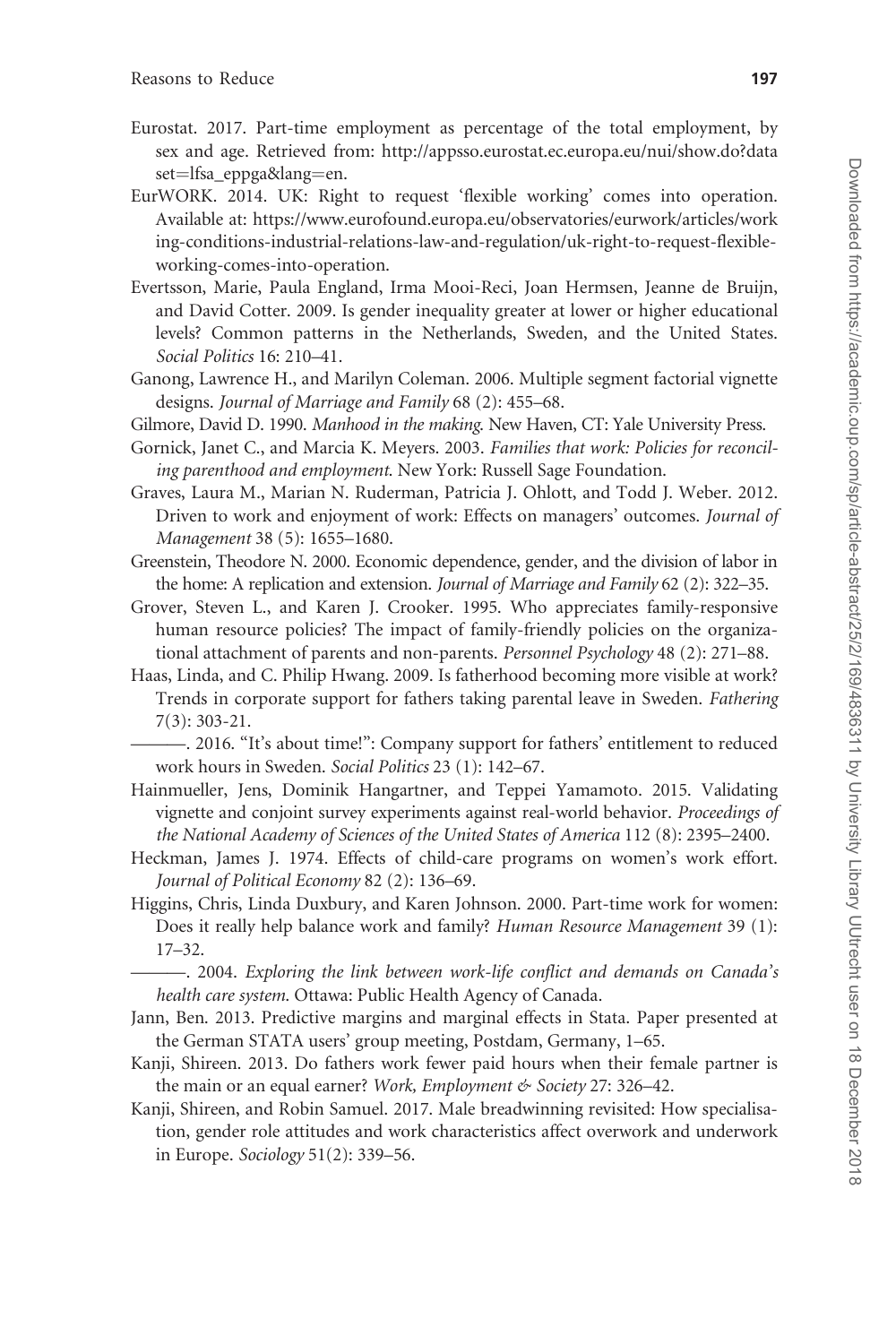- <span id="page-29-0"></span>Kelly, Erin L., Ellen E. Kossek, Leslie B. Hammer, Mary Durham, Jeremy Bray, Kelly Chermack, Lauren A. Murphy, and Dan Kaskubar. 2008. Getting there from here: Research on the effects of work-family initiatives on work-family conflict and business outcomes. Academy of Management Annals 2 (1): 305–49.
- Killingsworth, Mark R. 1983. Labor supply. Cambridge: Cambridge University Press.
- Kirby, Erika, and Kathleen Krone. 2002. "The policy exists but you can't really use it": Communication and the structuration of work-family policies. Journal of Applied Communication Research 30 (1): 50–77.
- Klein, Katherine J., Lori M. Berman, and Marcus W. Dickson. 2000. May I work part-time? An exploration of predicted employer responses to employee requests for part-time work. Journal of Vocational Behavior 57: 85–101.
- Konrad, Alison M., J. Edgar Ritchie Jr., Pamela Lieb, and Elizabeth A. Corrigall. 2000. Sex differences and similarities in job attribute preferences: A meta-analysis. Psychological Bulletin 126 (4): 593–641.
- Korpi, Walter. 2000. Faces of inequality: Gender, class, and patterns of inequality in different types of welfare states. Social Politics 7 (2): 127–89.
- Korpi, Walter, Tommy Ferrarini, and Stefan Englund. 2013. Women's opportunities under different family policy constellations: Gender, class, and inequality tradeoffs in western countries re-examined. Social Politics 20 (1): 1–40.
- Kossek, Ellen E., and Ariane Ollier-Malaterre. 2012. Work-family policies: Linking national contexts, organizational practice and people for multi-level change. In Expanding the boundaries of work-family research: A vision for the future, 3–30. Basingstoke: Palgrave.
- Kossek, Ellen E., and Cynthia Ozeki. 1999. Bridging the work-family policy and productivity gap: A literature review. Community, Work & Family 2 (1): 7-32.
- Kühhirt, Michael. 2012. Childbirth and the long-term division of labour within couples: How do substitution, bargaining power, and norms affect parents' time allocation in West Germany? European Sociological Review 28 (5): 565–82.
- Leineweber, Constanze, Maria Baltzer, Linda L. Magnusson Hanson, and Hugo Westerlund. 2013. Work-family conflict and health in Swedish working women and men: A 2-year prospective analysis (the SLOSH study). European Journal of Public Health 23 (4): 710–16.
- McDonald, Paula K., Lisa Bradley, and Kerry Brown. 2008. Visibility in the workplace: Still an essential ingredient for career success? International Journal of Human Resource Management 19 (12): 2198–2215.
	- ———. 2009. 'Full-time is a given here': Part-time versus full-time job quality. British Journal of Management 20 (2): 143–57.
- McDonald, Paula K., Kerry Brown, and Lisa M. Bradley. 2005. Explanations for the provision-utilisation gap in work-life policy. Women in Management Review 20 (1): 37–55.
- Mincer, Jacob. 1962. Labor force participation of married women: A study of labor supply. In Aspects of labor economics, edited by Universities-National Bureau Committee for Economic Research, 63–106. Princeton: Princeton University Press.
- Mood, Carina. 2010. Logistic regression: Why we cannot do what we think we can do, and what we can do about it. European Sociological Review 26 (1): 67–82.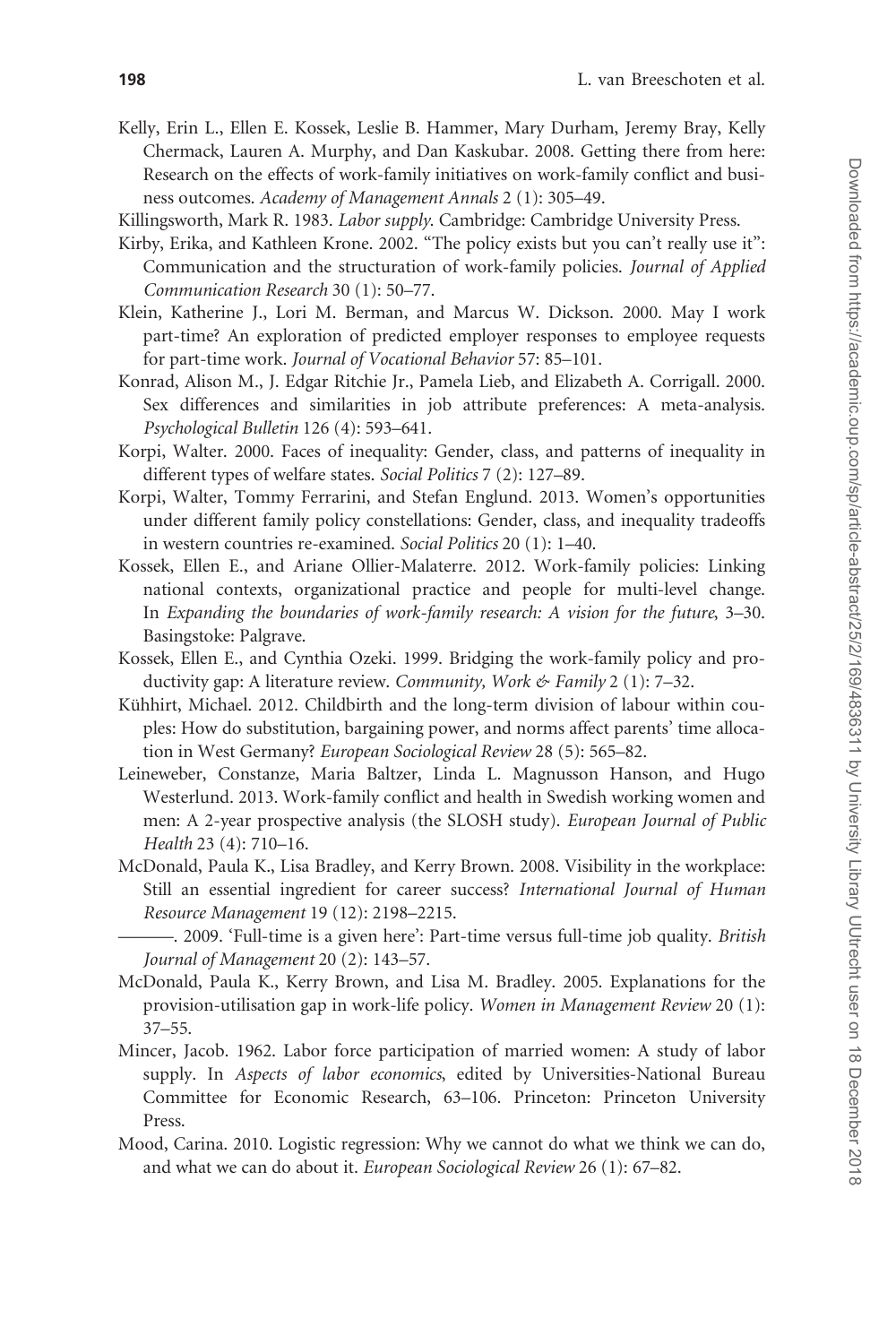- <span id="page-30-0"></span>Müller, Kai-Uwe, Michael Neumann, and Katharina Wrohlich. 2016. The family working time model: Toward more gender equality in work and care. In German Institute for Economic Research (DIW), Discussion Paper Series No. 1603. [http://](http://hdl.handle.net/10419/145460) [hdl.handle.net/10419/145460.](http://hdl.handle.net/10419/145460)
- OECD. 2017a. Involuntary part time workers. Retrieved from: [https://stats.oecd.org/](https://stats.oecd.org/Index.aspx?DataSetCode=INVPT_D) [Index.aspx?DataSetCode](https://stats.oecd.org/Index.aspx?DataSetCode=INVPT_D)¼[INVPT\\_D.](https://stats.oecd.org/Index.aspx?DataSetCode=INVPT_D)
- OECD. 2017b. OECD Family Database. Available at: [http://www.oecd.org/els/family/](http://www.oecd.org/els/family/database.htm) [database.htm](http://www.oecd.org/els/family/database.htm).
- Ollier-Malaterre, Ariane, Monique Valcour, Laura den Dulk, and Ellen E. Kossek. 2013. Theorizing national context to develop comparative work–life research: A review and research agenda. European Management Journal 31 (5): 433–47.
- Pasamar, Susana. 2015. Availability and use of work-life benefits: What's in between? Personnel Review 44 (6): 949–69.
- Perlow, Leslie A. 1995. Putting the work back into work/family. Group  $\&$  Organization Management 20 (2): 227–39.
- Portegijs, Wil, and Marion van den Brakel. 2016. Emancipatiemonitor 2016. The Hague: Sociaal en Cultureel Planbureau/Centraal Bureau voor de Statistiek.
- Reid, Erin. 2015. Embracing, passing, revealing, and the ideal worker image: How people navigate expected and experienced professional identities. Organization Science 26 (4): 997–1017.
- Roeters, Anne, and Lyn Craig. 2014. Part-time work, women's work-life conflict, and job satisfaction: A cross-national comparison of Australia, the Netherlands, Germany, Sweden, and the United Kingdom. International Journal of Comparative Sociology 55 (3): 185–203.
- Rossi, Peter H., and Steven L. Nock. 1982. Measuring social judgments: The factorial survey approach. Beverly Hills: Sage Publications.
- Rutter, Jill. 2015. Childcare costs survey 2015. London: Family and Childcare Trust.
- Smith, Jennifer, and Dianne Gardner. 2007. Factors affecting employee use of work–life balance initiatives. New Zealand Journal of Psychology 36 (1): 3–12.
- Stier, Haya, and Noah Lewin-Epstein. 2003. Time to work: A comparative analysis of preferences for working hours. Work and Occupations 30 (3): 302–26.
- Sturges, Jane. 2013. A matter of time: Young professionals' experiences of long work hours. Work, Employment and Society 27 (2): 343–59.
- Swedish Labour Force Survey. 2016. Stockholm: Statistics Sweden (Statistiska Centralbyra˚n). [https://www.scb.se/contentassets/5a6d6bf5609f42b3ba5d4f02bc255dc2/](https://www.scb.se/contentassets/5a6d6bf5609f42b3ba5d4f02bc255dc2/am0401_2016a01_sm_am12sm1701.pdf) [am0401\\_2016a01\\_sm\\_am12sm1701.pdf.](https://www.scb.se/contentassets/5a6d6bf5609f42b3ba5d4f02bc255dc2/am0401_2016a01_sm_am12sm1701.pdf)
- van Gils, Wouter, Gerbert Kraaykamp, and Tanja van der Lippe. 2009. Full-time working couples and their life course: An analysis of leaving full-time employment. Journal of Sociological Research 1 (1): 1–20.
- van der Horst, Mariska. 2014. Gender, aspirations, and achievements: Relating work and family aspirations to occupational outcomes. Ridderkerk, the Netherlands: Ridderprint.
- van der Lippe, Tanja, Zoltán Lippényi, Jelle Lössbroek, Leonie van Breeschoten, Nikki van Gerwen, and Thomas Martens. 2016. European Sustainable Workforce Survey [ESWS]. Utrecht: Utrecht University.
- van Rijswijk, Karen, Marrie H. J. Bekker, Christel G. Rutte, and Marcel A. Croon. 2004. The relationships among part-time work, work-family interference, and well-being. Journal of Occupational Health Psychology 9 (4): 286–95.